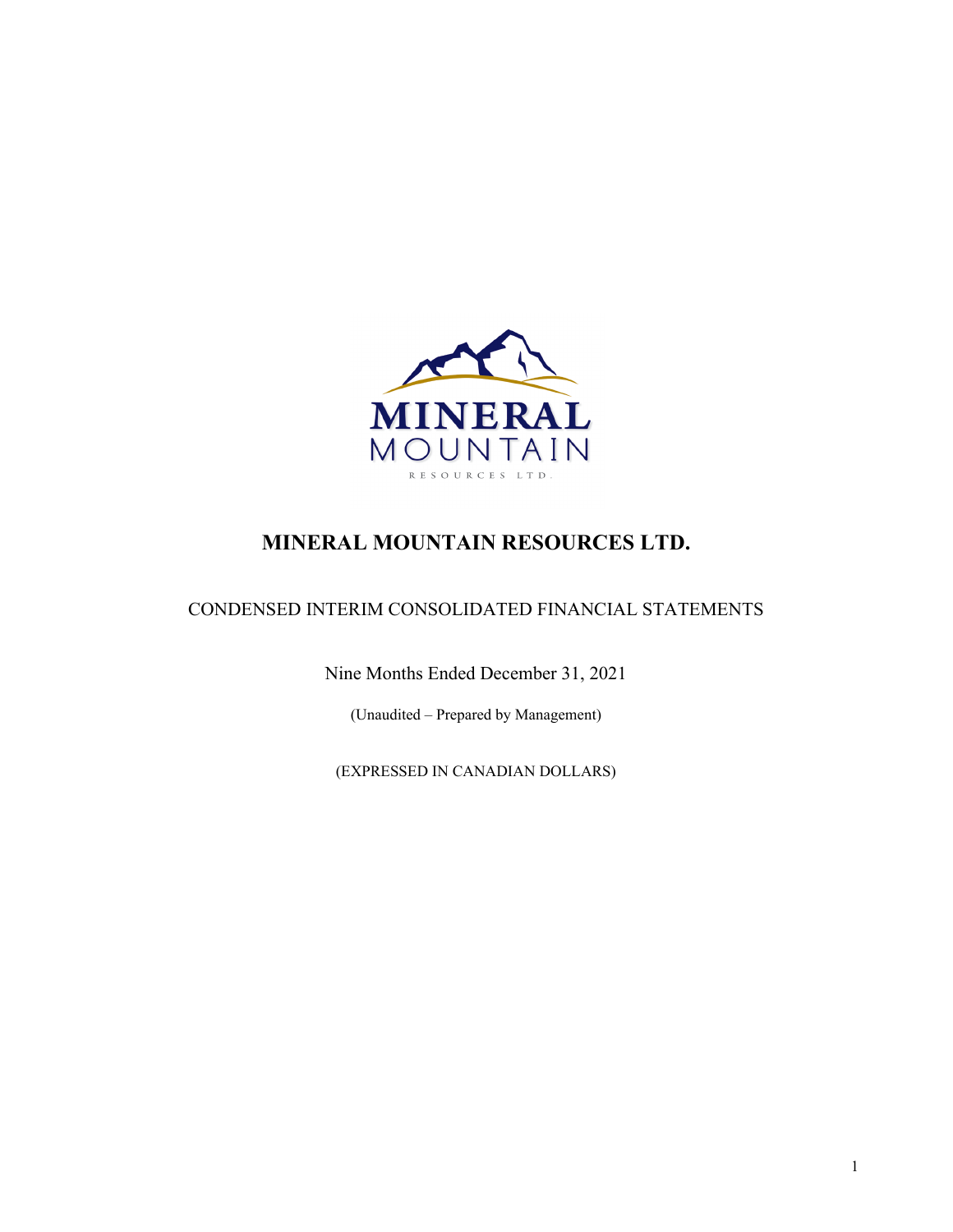## **NOTICE OF NO AUDITOR REVIEW OF INTERIM FINANCIAL REPORT**

The accompanying unaudited interim financial report of the Company has been prepared by and is the responsibility of the Company's management. The Company's independent auditor has not performed a review of this financial report.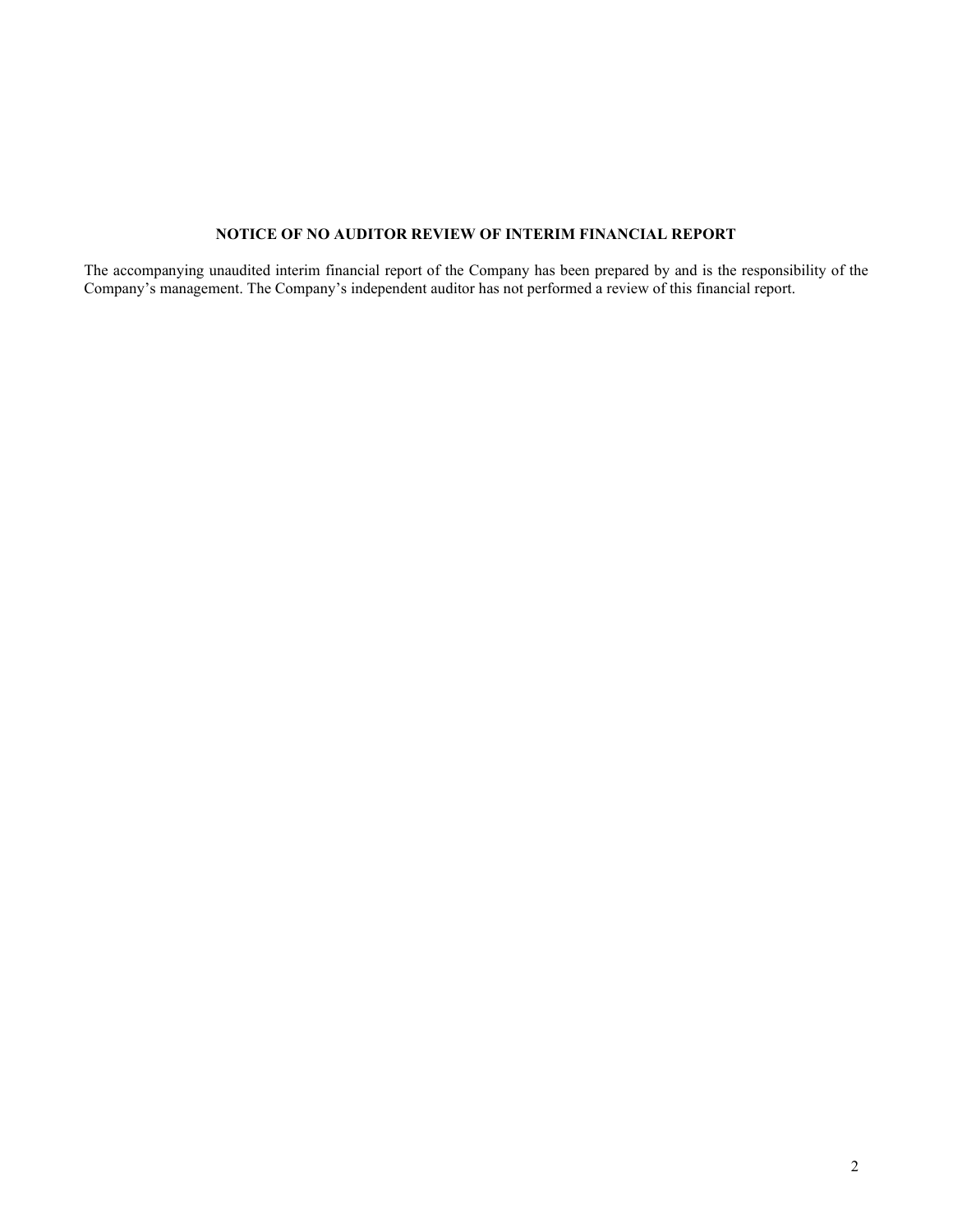## **MINERAL MOUNTAIN RESOURCES LTD.**

### INTERIM CONSOLIDATED STATEMENTS OF FINANCIAL POSITION

(Unaudited – Prepared by Management)

|                                                   | Note           | December 31,<br>2021    | March 31,<br>2021 |
|---------------------------------------------------|----------------|-------------------------|-------------------|
| <b>ASSETS</b>                                     |                |                         |                   |
| <b>Current assets</b>                             |                |                         |                   |
| Cash                                              |                | \$<br>30,048            | \$<br>456,167     |
| Sales tax recoverable                             |                | 7,739                   | 14,016            |
| Prepaid expenses and deposits                     | $\overline{4}$ | 162,089                 | 151,340           |
|                                                   |                | 199,876                 | 621,523           |
| <b>Non-current assets</b>                         |                |                         |                   |
| Exploration and evaluation assets                 | 7              | 10,433,647              | 10,072,947        |
| Restricted cash                                   | 5              | 24,552                  | 24,495            |
| Property and equipment                            | 6              | 106,253                 | 143,937           |
|                                                   |                | 10,564,452              | 10,241,379        |
| <b>Total assets</b>                               |                | \$.<br>10,764,328       | \$<br>10,862,902  |
|                                                   |                |                         |                   |
| <b>LIABILITIES AND EQUITY</b>                     |                |                         |                   |
| <b>Current liabilities</b>                        |                |                         |                   |
| Trade and other payables                          | 8              | $\mathbb{S}$<br>608,313 | \$<br>464,616     |
| Amounts due to related parties                    | 10<br>9        | 87,146                  |                   |
| Lease liability - current portion                 |                | 42,528                  | 42,264            |
|                                                   |                | 737,987                 | 506,880           |
| <b>Non-current liabilities</b><br>Lease liability | 9              | 56,012                  | 77,858            |
|                                                   |                |                         |                   |
| <b>Total liabilities</b>                          |                | 793,999                 | 584,738           |
| <b>Equity</b>                                     |                |                         |                   |
| Share capital                                     |                | 49,599,852              | 49,401,602        |
| Share subscription proceeds                       |                | 7,380                   |                   |
| Share-based payments reserve                      |                | 2,966,871               | 3,015,395         |
| Deficit                                           |                | (42, 603, 774)          | (42, 138, 833)    |
| <b>Total equity</b>                               |                | 9,970,329               | 10,278,164        |
| <b>Total liabilities and equity</b>               |                | 10,764,328<br>\$        | 10,862,902<br>\$  |
|                                                   |                |                         |                   |

**Commitments** (Note 9) **Event after the reporting period** (Note 18)

The financial statements were authorised for issue by the board of directors on February 28, 2022 and were signed on its behalf by:

| Velson Bakeı |  |
|--------------|--|
|              |  |

*Nelson Baker* Director *Brian Corrall* Director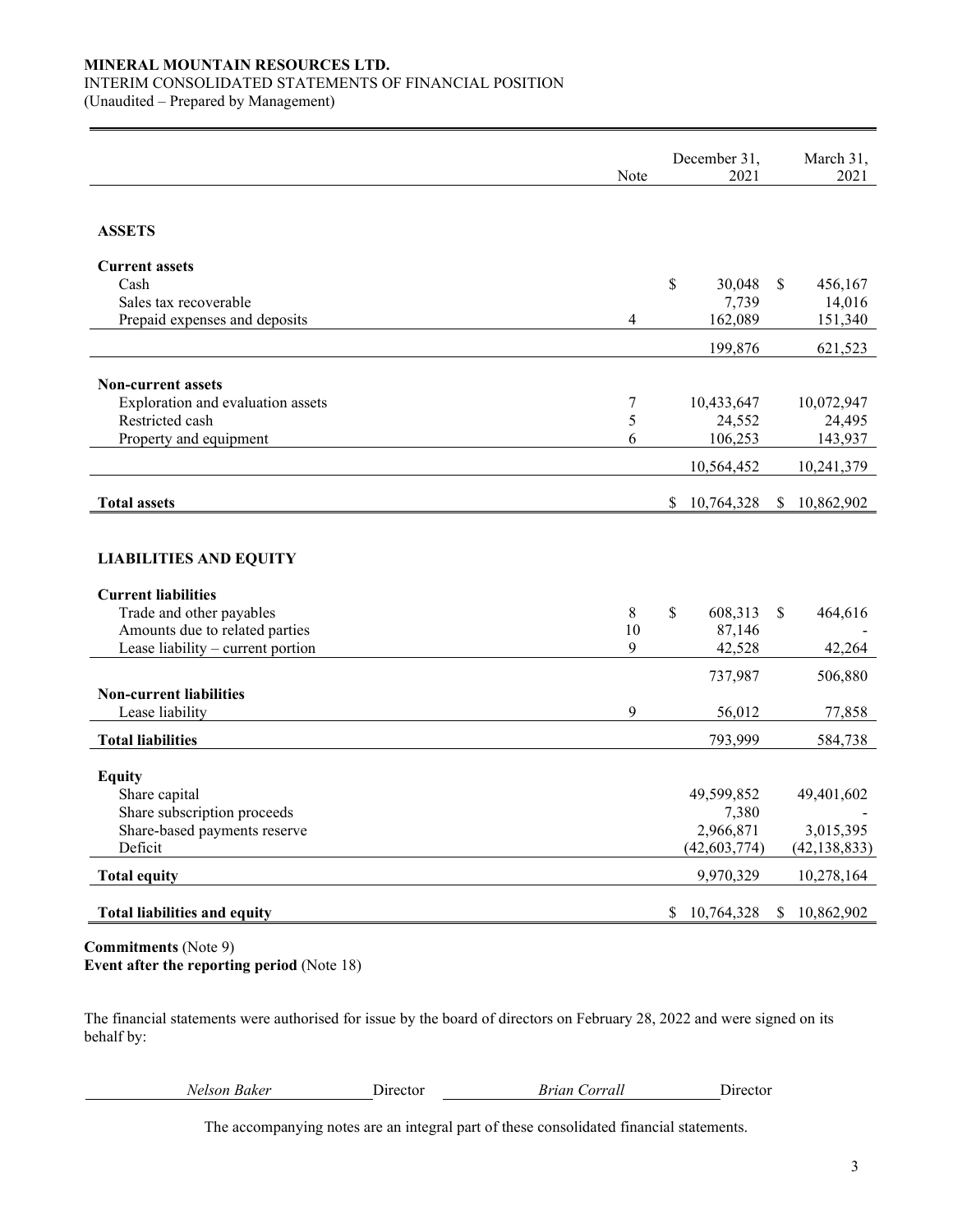## **MINERAL MOUNTAIN RESOURCES LTD.**

### INTERIM CONSOLIDATED STATEMENTS OF COMPREHENSIVE LOSS

(Unaudited – Prepared by Management)

|                                                   | Note | Three Months<br>Ended<br>December 31,<br>2021 |               | Three Months<br>Ended<br>December 31,<br>2020 |               | Nine Months<br>Ended<br>December 31,<br>2021 |              | Nine Months<br>Ended<br>December 31,<br>2020 |
|---------------------------------------------------|------|-----------------------------------------------|---------------|-----------------------------------------------|---------------|----------------------------------------------|--------------|----------------------------------------------|
| <b>EXPENSES</b>                                   |      |                                               |               |                                               |               |                                              |              |                                              |
| Consulting fees                                   |      | \$<br>32,088                                  | <sup>\$</sup> | 38,550                                        | <sup>\$</sup> | 47,445                                       | <sup>S</sup> | 83,550                                       |
| Depreciation                                      | 5    | 11,387                                        |               | 13,748                                        |               | 36,156                                       |              | 41,246                                       |
| Interest expenses                                 |      | 4,134                                         |               | 662                                           |               | 11,249                                       |              | 3,122                                        |
| Management fee                                    | 10   | 83,500                                        |               | 81,000                                        |               | 245,500                                      |              | 243,000                                      |
| Media and news dissemination                      |      | 4,409                                         |               | 17,036                                        |               | 13,628                                       |              | 83,798                                       |
| Office and miscellaneous                          | 10   | 24,057                                        |               | 29,466                                        |               | 72,946                                       |              | 74,498                                       |
| Professional fees                                 |      | 26,766                                        |               | 25,891                                        |               | 65,553                                       |              | 70,431                                       |
| Rent                                              |      | 10,744                                        |               | 11,534                                        |               | 28,576                                       |              | 35,909                                       |
| Share-based payments                              | 12   |                                               |               |                                               |               | 117,173                                      |              | 50,921                                       |
| Transfer agent and filing fees                    |      | 12,933                                        |               | 10,881                                        |               | 34,554                                       |              | 31,112                                       |
|                                                   |      |                                               |               |                                               |               |                                              |              |                                              |
| Loss before items below                           |      | (210,018)                                     |               | (228, 768)                                    |               | (672,780)                                    |              | (717, 587)                                   |
| Interest income                                   |      | 29                                            |               | 142                                           |               | 29                                           |              | 142                                          |
| Foreign exchange                                  |      | 31                                            |               | 6,555                                         |               | (7,887)                                      |              | 60,905                                       |
| Gain on sale of exploration and evaluation assets |      |                                               |               |                                               |               | 50,000                                       |              |                                              |
| Comprehensive loss for the period                 |      | \$<br>$(209,958)$ \$                          |               | $(222,071)$ \$                                |               | $(630, 638)$ \$                              |              | (656, 540)                                   |
| Basic and diluted loss per common share           | 11   | \$<br>(0.00)                                  | -S            | $(0.00)$ \$                                   |               | $(0.01)$ \$                                  |              | (0.01)                                       |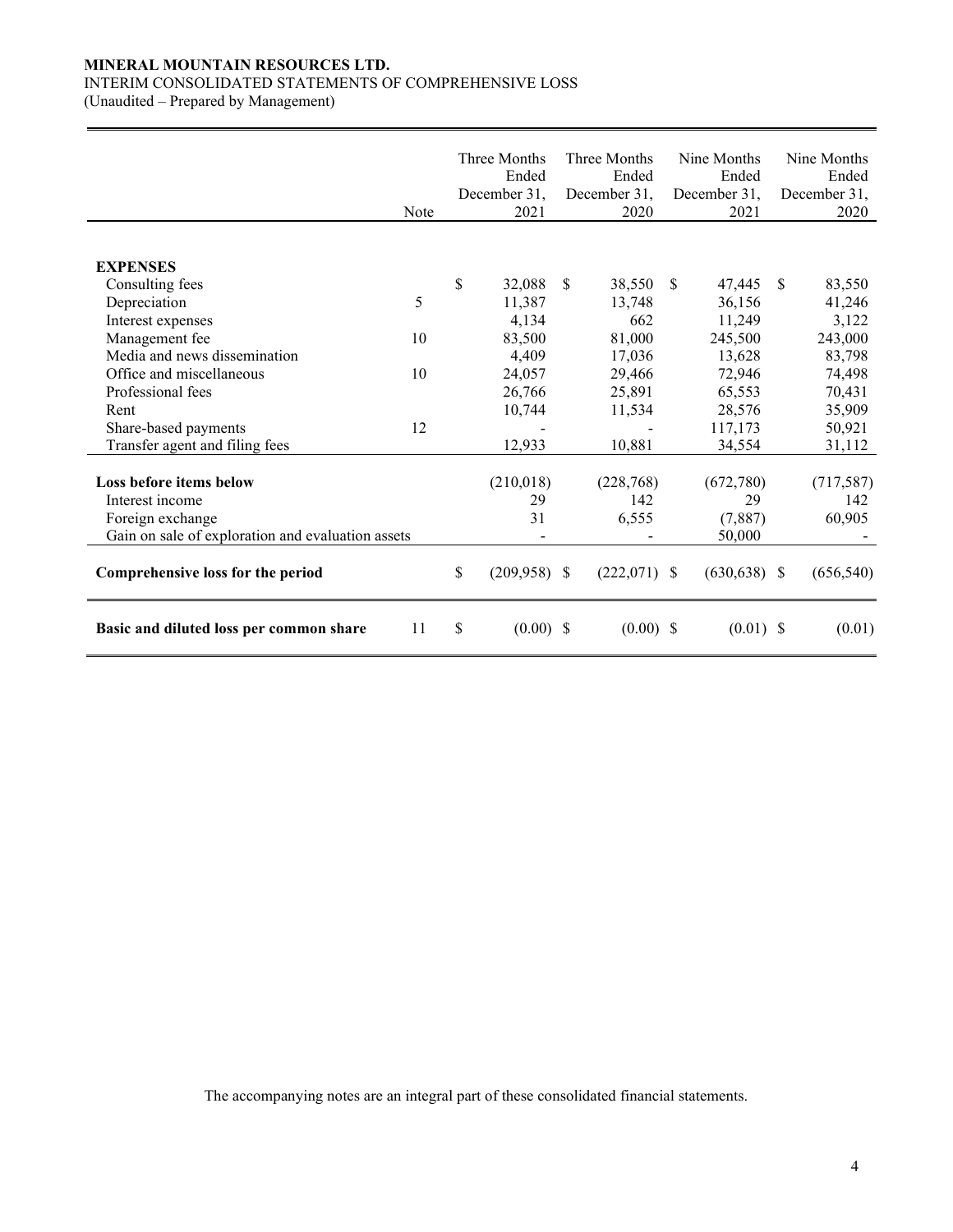## **MINERAL MOUNTAIN RESOURCES LTD.** INTERIM CONSOLIDATED STATEMENTS OF CHANGES IN EQUITY

(Unaudited – Prepared by Management)

|                                           | Note | Number of<br>Shares | Share capital | Share<br>subscription<br>proceeds |    | Share-based<br>payments<br>reserve | Deficit              | Total equity |
|-------------------------------------------|------|---------------------|---------------|-----------------------------------|----|------------------------------------|----------------------|--------------|
| Balance, March 31, 2021                   |      | 102,208,369 \$      | 49,401,602    | $\sim$                            | -S | 3,015,395                          | $(42,138,833)$ \$    | 10,278,164   |
| Comprehensive loss for the period         |      |                     |               |                                   |    | $\sim$                             | (630, 638)           | (630, 638)   |
| Transactions with owners                  |      |                     |               |                                   |    |                                    |                      |              |
| Private placements                        | 11   | 1,333,340           | 200,001       |                                   |    | $\overline{\phantom{a}}$           |                      | 200,001      |
| Share subscription proceeds               | 11   |                     |               | 7,380                             |    | $\overline{\phantom{a}}$           |                      | 7,380        |
| Share issuance costs                      | 11   |                     | (1,751)       |                                   |    | $\overline{\phantom{0}}$           |                      | (1,751)      |
| Share-based payments                      | 12   |                     |               | $\overline{\phantom{a}}$          |    | 117,173                            |                      | 117,173      |
| Adjustment on expiration of stock options |      |                     |               |                                   |    | (165, 697)                         | 165,697              |              |
|                                           |      | 1,333,340           | 198,250       | 7,380                             |    | (48, 524)                          | 165,697              | 322,803      |
| Balance, December 31, 2021                |      | 103,541,709 \$      | 49,599,852    | 7,380                             | S. | 2,966,871                          | $$ (42,603,774)$ \\$ | 9,970,329    |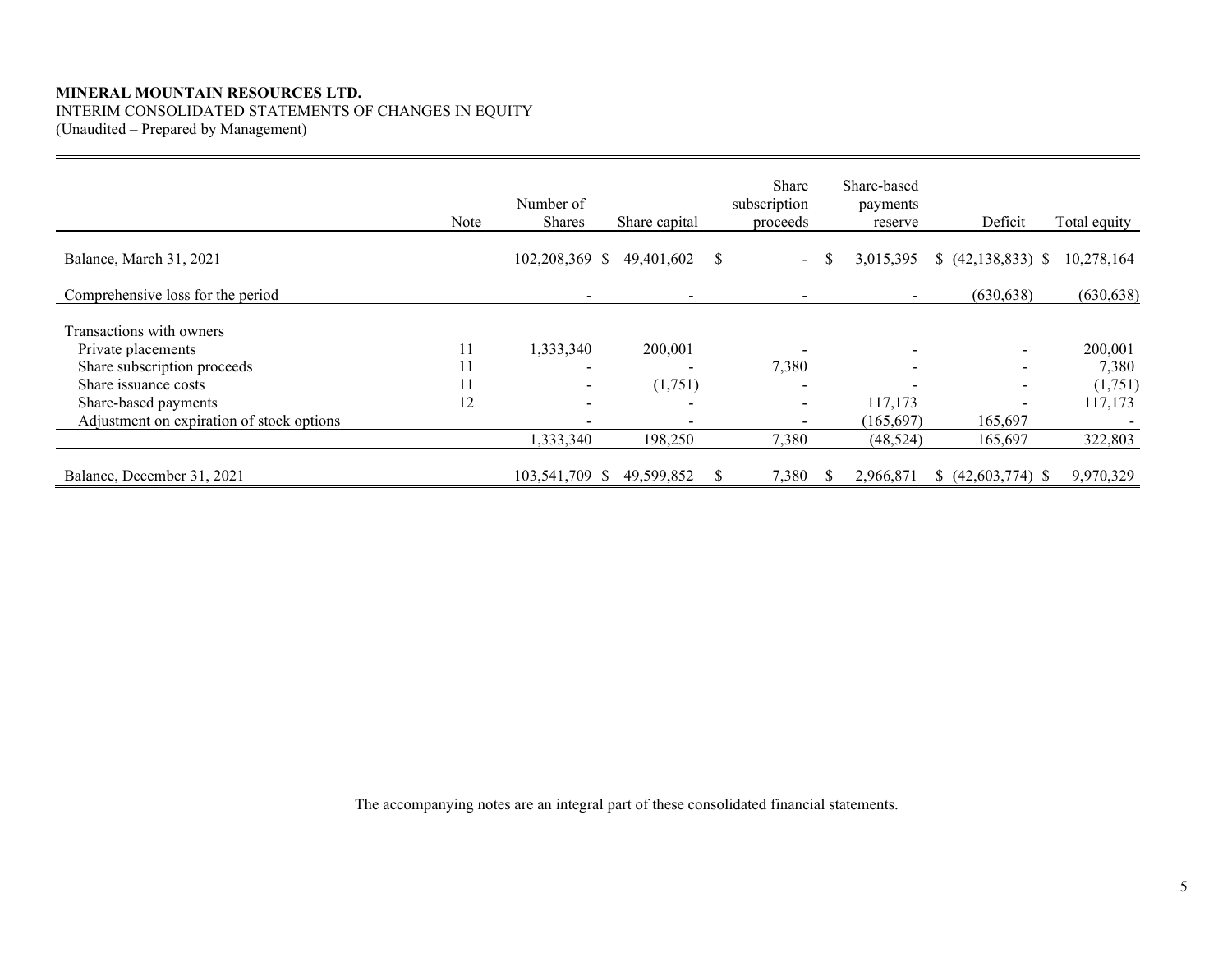## **MINERAL MOUNTAIN RESOURCES LTD.** INTERIM CONSOLIDATED STATEMENTS OF CHANGES IN EQUITY

(Unaudited – Prepared by Management)

|                                           | Note | Number of<br>Shares         | Share capital |    | Share-based<br>payments<br>reserve | Deficit                  | Total equity       |
|-------------------------------------------|------|-----------------------------|---------------|----|------------------------------------|--------------------------|--------------------|
| Balance, March 31, 2020                   |      | 92,959,003 \$               | 46,985,827    | S. | 2,957,823                          | $(41,225,764)$ \$        | 8,717,886          |
| Comprehensive loss for the period         |      |                             |               |    |                                    | (656, 540)               | (656, 540)         |
| Transactions with owners                  |      |                             |               |    |                                    |                          |                    |
| Private placements                        | 11   | 2,916,667                   | 875,000       |    |                                    |                          | 875,000            |
| Share issuance costs                      |      |                             | (64, 525)     |    |                                    |                          | (64, 525)          |
| Exercise of stock options                 | 11   | 200,000                     | 86,745        |    | (51,745)                           |                          | 35,000             |
| Exercise of warrants                      | 11   | 5,957,699                   | 1,489,425     |    |                                    | $\overline{\phantom{a}}$ | 1,489,425          |
| Share-based payments                      | 12   | $\overline{\phantom{a}}$    |               |    | 50,921                             |                          | 50,921             |
| Adjustment on expiration of stock options |      |                             |               |    | (38, 345)                          | 38,345                   |                    |
|                                           |      | 9,074,366                   | 2,386,645     |    | (39,169)                           | 38,345                   | 2,385,821          |
| Balance, December 31, 2020                |      | 102,033,369<br><sup>S</sup> | 49, 372, 472  | S. | 2,918,654                          | (41,843,959)             | 10,447,167<br>- 55 |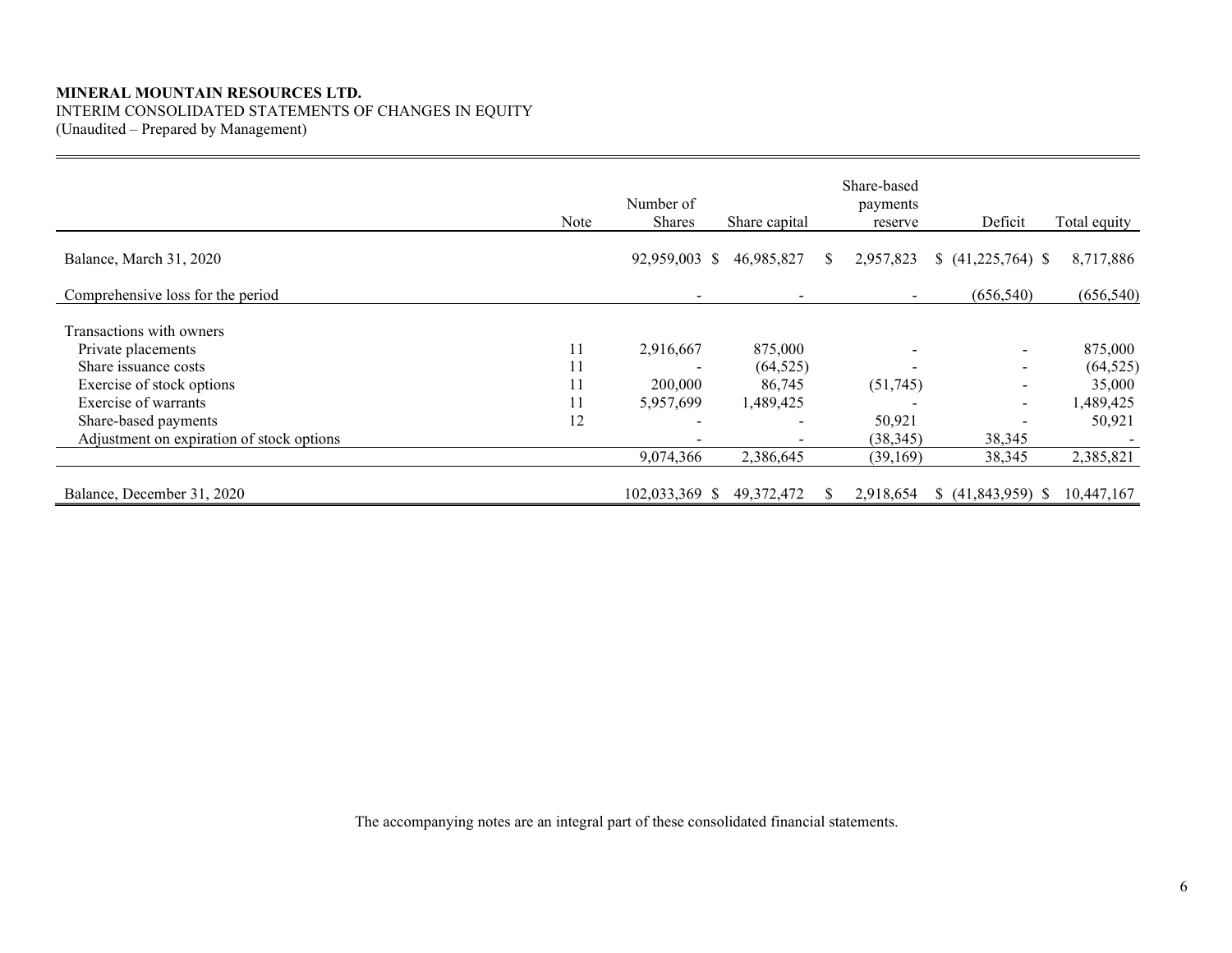### **MINERAL MOUNTAIN RESOURCES LTD.**

### INTERIM CONSOLIDATED STATEMENTS OF CASH FLOWS

NINE MONTHS ENDED DECEMBER 31

(Unaudited – Prepared by Management)

|                                                         | Note | 2021                  | 2020          |
|---------------------------------------------------------|------|-----------------------|---------------|
| <b>CASH FLOWS FROM OPERATING ACTIVITIES</b>             |      |                       |               |
| Net loss for the period                                 |      | \$<br>$(630, 638)$ \$ | (656, 540)    |
| Items not affecting cash:                               |      |                       |               |
| Depreciation                                            |      | 36,156                | 41,246        |
| Foreign exchange                                        |      | (267)                 | 805           |
| Gain on sale of exploration and evaluation assets       |      | (50,000)              |               |
| Interest expense                                        |      | 10,282                | 3,122         |
| Share-based payments                                    |      | 117,173               | 50,921        |
| Changes in non-cash working capital items:              |      |                       |               |
| Sales tax recoverable                                   |      | 6,277                 | (7,566)       |
| Prepaid expenses and deposits                           |      | (10, 539)             | (25, 407)     |
| Trade and other payables                                |      | 38,973                | (23, 449)     |
| Amounts due to related parties                          |      | 87,146                | (91, 449)     |
| Net cash used in operating activities                   |      | (395, 437)            | (708, 317)    |
| <b>CASH FLOWS FROM INVESTING ACTIVITIES</b>             |      |                       |               |
| Exploration and evaluation assets                       |      | (254, 448)            | (1,009,231)   |
| Proceeds from sale of exploration and evaluation assets |      | 50,000                |               |
| Net cash used in investing activities                   |      | (204, 448)            | (1,009,231)   |
| <b>CASH FLOWS FROM FINANCING ACTIVITIES</b>             |      |                       |               |
| Proceeds from issuance of share capital                 |      | 200,001               | 2,399,425     |
| Share subscription proceeds                             |      | 7,380                 |               |
| Share issuance costs                                    |      | (1,751)               | (64, 525)     |
| Payment of lease liability                              |      | (31, 864)             | (40, 968)     |
| Net cash provided by (used in) financing activities     |      | 173,766               | 2,293,932     |
| Change in cash during the period                        |      | (426, 119)            | 576,384       |
| Cash, beginning of the period                           |      | 456,167               | 130,475       |
| Cash, end of the period                                 |      | \$<br>30,048          | \$<br>706,859 |

Supplemental disclosures with respect to cash flows (Note 13)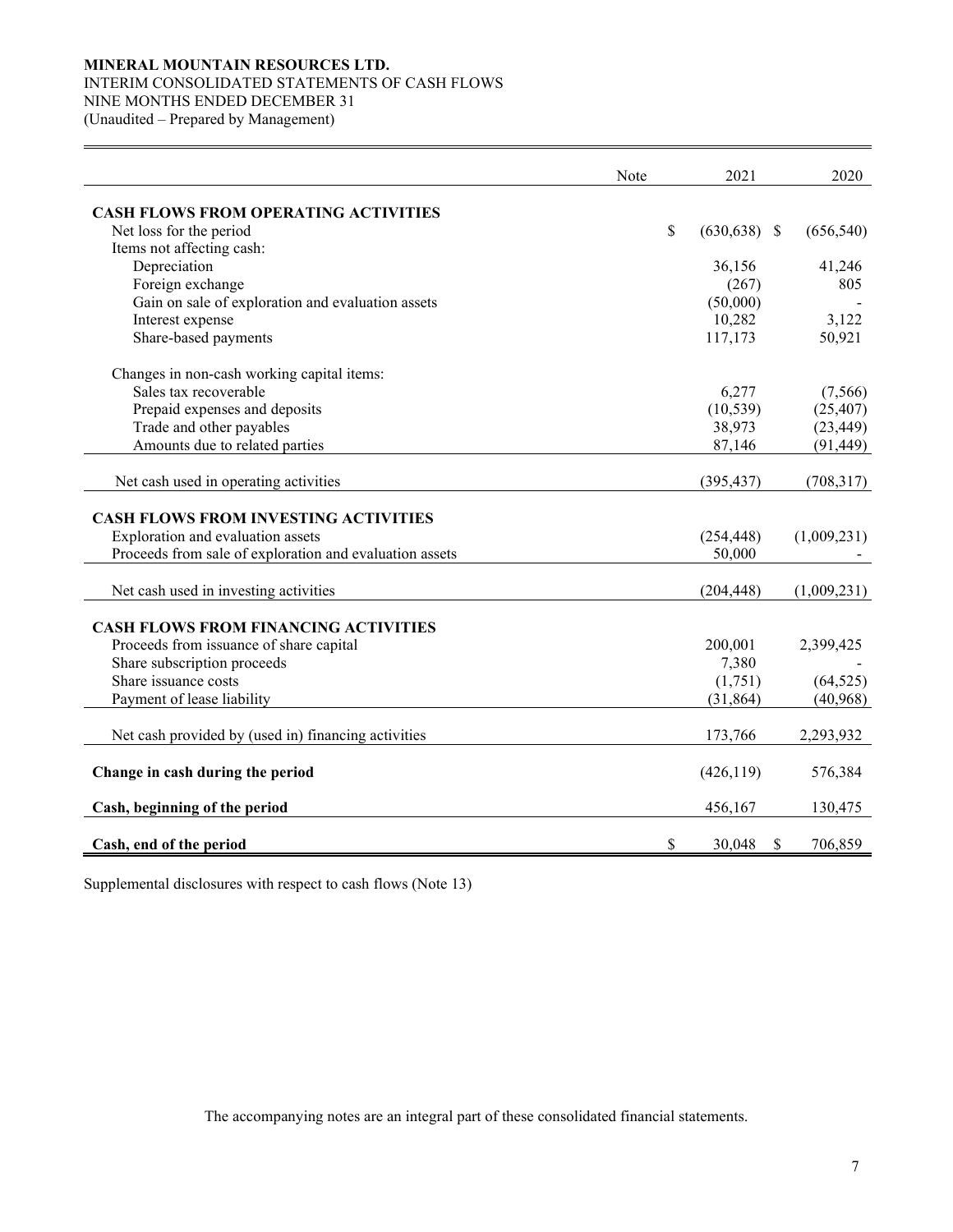### **1. NATURE OF BUSINESS**

Mineral Mountain Resources Ltd. (the "Company") was incorporated on September 1, 2006 under the laws of British Columbia, Canada and maintains its head office at Suite 401, 1195 West Broadway, Vancouver, British Columbia, Canada, V6H 3X5. Its registered office is located at Suite 2300, 550 Burrard Street, Vancouver, British Columbia, Canada, V6C 2B5. The Company is engaged in the acquisition, exploration, and development of mineral properties in North America. The Company's common shares are listed on the TSX Venture Exchange (TSX-V) under the symbol "MMV", on the OTCQX under the symbol "MNRLF", and on the Frankfurt Stock Exchange under the symbol "M8M".

### **2. BASIS OF PREPARATION**

These condensed interim consolidated financial statements of the Company have been prepared in accordance with International Financial Reporting Standards ("IFRS"), as issued by International Accounting Standards Board ("IASB"), applicable to the preparation of interim financial statements, including International Accounting Standard ("IAS") 34 *Interim Financial Reporting*. The condensed unaudited interim financial statements do not include all of the disclosures required for a complete set of annual financial statements and should be read in conjunction with the audited annual consolidated financial statements for the year ended March 31, 2021, which have been prepared in accordance with IFRS as issued by the IASB.

These condensed interim consolidated financial statements incorporate the financial statements of the Company and its wholly-owned subsidiary, Mineral Mountain Resources (SD) Inc. All inter-company transactions, balances, income and expenses are eliminated in full on consolidation.

#### **Basis of measurement**

These consolidated financial statements have been prepared on a historical cost basis except for certain financial instruments that are measured at fair values. In addition these consolidated financial statements have been prepared using the accrual basis of accounting, except for cash flow information.

### **Functional and presentation currency**

These consolidated financial statements are presented in Canadian dollars, which is functional currency of the Company and its subsidiary.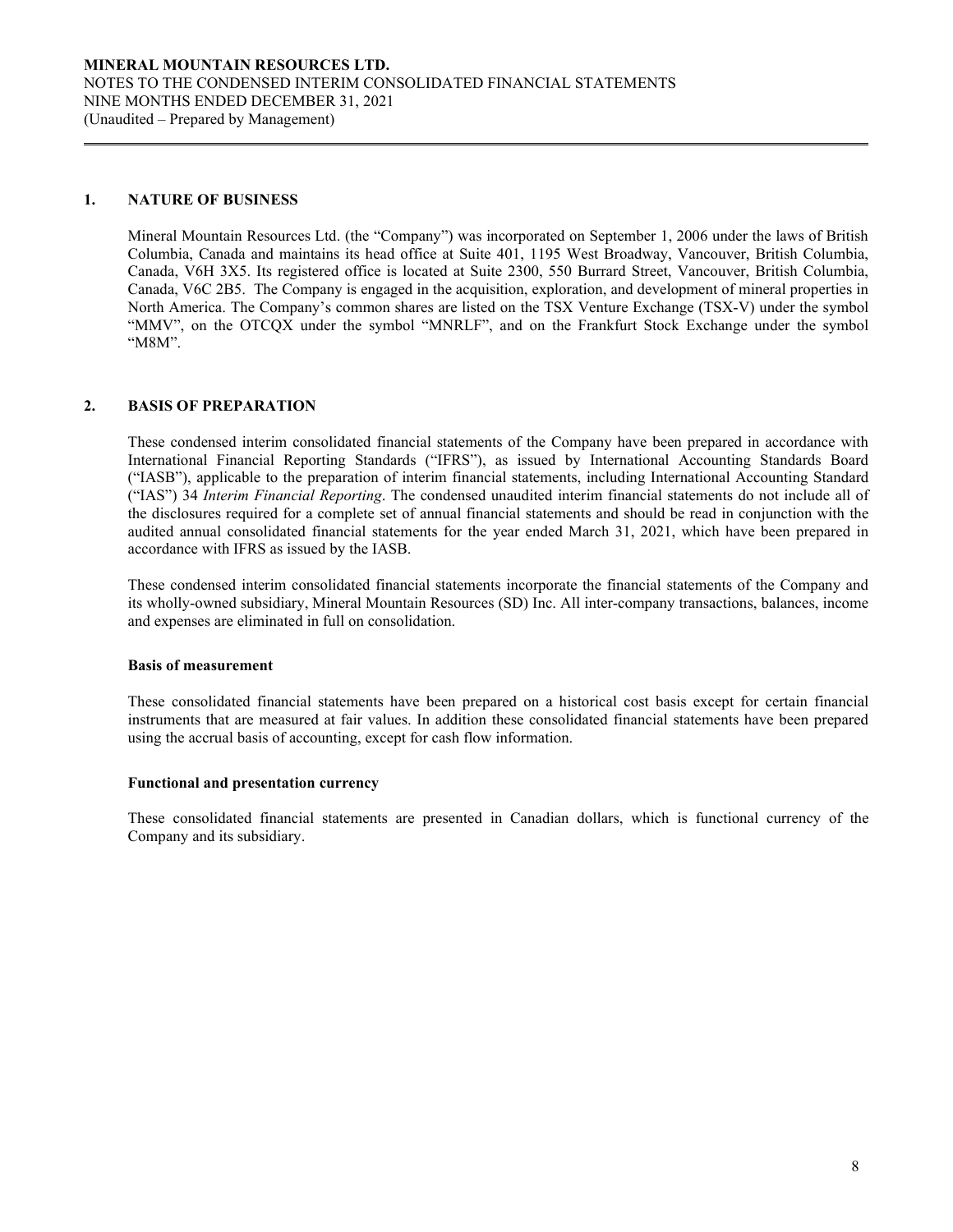### **2. BASIS OF PREPARATION** (cont'd…)

### **Going concern of operations**

The Company is an exploration stage company. The Company has a history of losses with no operating revenue. The ability of the Company to recover the costs it has incurred to date on the exploration and evaluation assets is dependent upon the Company being able to identify a commercial ore body, to finance its exploration and development costs and to resolve any environmental, regulatory, or other constraints which may hinder the successful development of the assets. The aforementioned factors indicate the existence of a material uncertainty which may cast significant doubt about the Company's ability to continue as a going concern.

The Company's ability to continue as a going concern is dependent on its ability to obtain adequate financing on reasonable terms from lenders, shareholders and other investors and/or to commence profitable operations in the future. Although the Company has been successful in raising funds in the past, there is no assurance that it will be able to obtain adequate financing in which case the Company may be unable to meet its obligations. The directors, after reviewing the current cash position and having considered the Company's ability to raise funds in the short term, adopt the going concern basis in preparing its consolidated financial statements.

These consolidated financial statements do not include adjustments that would be required if going concern is not an appropriate basis for preparation of the financial statements. These adjustments could be material.

In March 2020 the World Health Organization declared coronavirus COVID-19 a global pandemic. This contagious disease outbreak, which has continued to spread, and any related adverse public health developments, has adversely affected workforces, economies, and financial markets globally, potentially leading to an economic downturn. It is currently not possible for the Company to predict the duration or magnitude of the adverse results of the outbreak and its effects on the Company's business or ability to raise funds. The Company is closely monitoring the impact of the pandemic on all aspects of its business.

### **Significant estimates and assumptions**

The preparation of these consolidated financial statements requires management to make estimates and assumptions that affect the reported amounts of assets and liabilities at the date of the financial statements and reported amounts of expenses during the period. Actual results could differ from these estimates. The Company's management reviews these estimates and underlying assumptions on an ongoing basis, based on experience and other factors, including expectations of future events that are believed to be reasonable under the circumstances. Revisions to estimates are adjusted for prospectively in the period in which the estimates are revised. Significant areas requiring the use of management estimates include:

- i) The determination of the fair value of stock options and agent's warrants using stock pricing models, require the input of highly subjective assumptions, including the expected price volatility. Changes in the subjective input assumptions could materially affect the fair value estimate.
- ii) The determination of deferred income tax assets or liabilities requires subjective assumptions regarding future income tax rates and the likelihood of utilizing tax carry-forwards. Changes in these assumptions could materially affect the recorded amounts.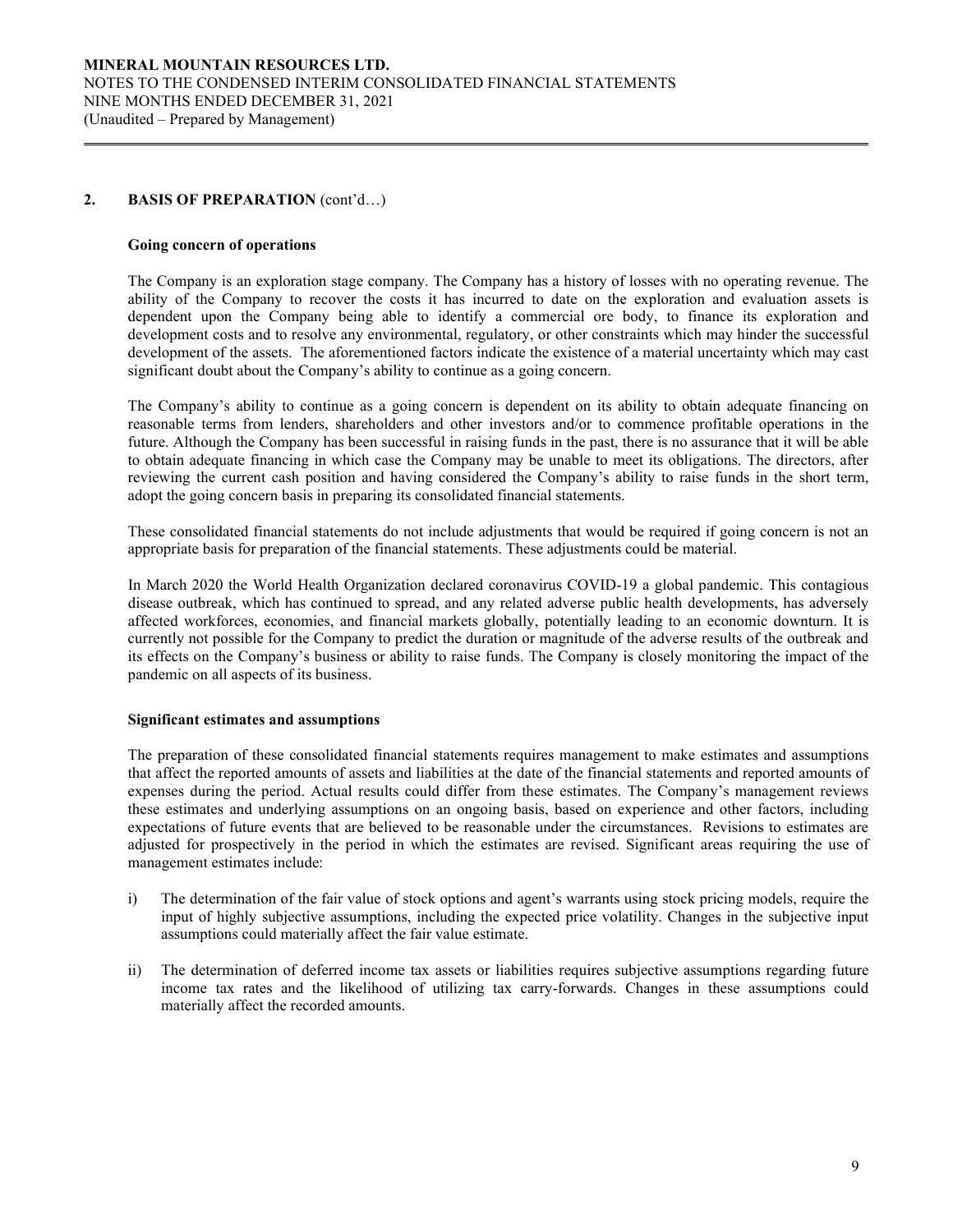### **2. BASIS OF PREPARATION** (cont'd…)

#### **Significant judgments**

The preparation of these consolidated financial statements requires management to make judgments, apart from those involving estimates, in applying accounting policies. The most significant judgments in applying the Company's financial statements include:

- i) Recorded costs of exploration and evaluation assets are not intended to reflect present or future values of these assets. The assessment of indications of impairment loss and the reversal of an impairment loss and the measuring of the recoverable amount when impairment tests have been prepared involve judgment. The recorded costs are subject to measurement uncertainty and it is reasonably possible, based on existing knowledge, that change in future conditions could require a material change in the recognized amount.
- ii) The assessment of the Company's ability to continue as a going concern involves judgment regarding future funding available for its exploration projects and working capital requirements and whether there are events or conditions that may give rise to significant uncertainty.
- iii) The classification of financial instruments.
- iv) The determination of whether it is likely that future taxable profits will be available to utilize against any deferred tax assets.
- v) The determination of whether a decline in the fair value of a financial asset classified as available-for-sale is prolonged and /or significant and is therefore an impairment.

### **3. SIGNIFICANT ACCOUNTING POLICIES**

The accounting policies set out in the Company's audited annual consolidated financial statements for the year ended March 31, 2021 were consistently applied to all the periods presented unless otherwise noted below.

New accounting standards

The Company has reviewed future new and amended IFRS pronouncements and determined that there are no standards that are not yet effective that would be expected to have a material impact on the Company's consolidated financial statements.

### **4. PREPAID EXPENSES AND DEPOSITS**

|                                                                   | December 31,<br>2021                            | March 31,<br>2021          |
|-------------------------------------------------------------------|-------------------------------------------------|----------------------------|
| <b>Exploration deposits</b><br>Prepaid expenses<br>Rental deposit | 25,934 \$<br><sup>\$</sup><br>105,705<br>30,450 | 25,704<br>95,186<br>30,450 |
|                                                                   | 162,089<br>S                                    | 151,340                    |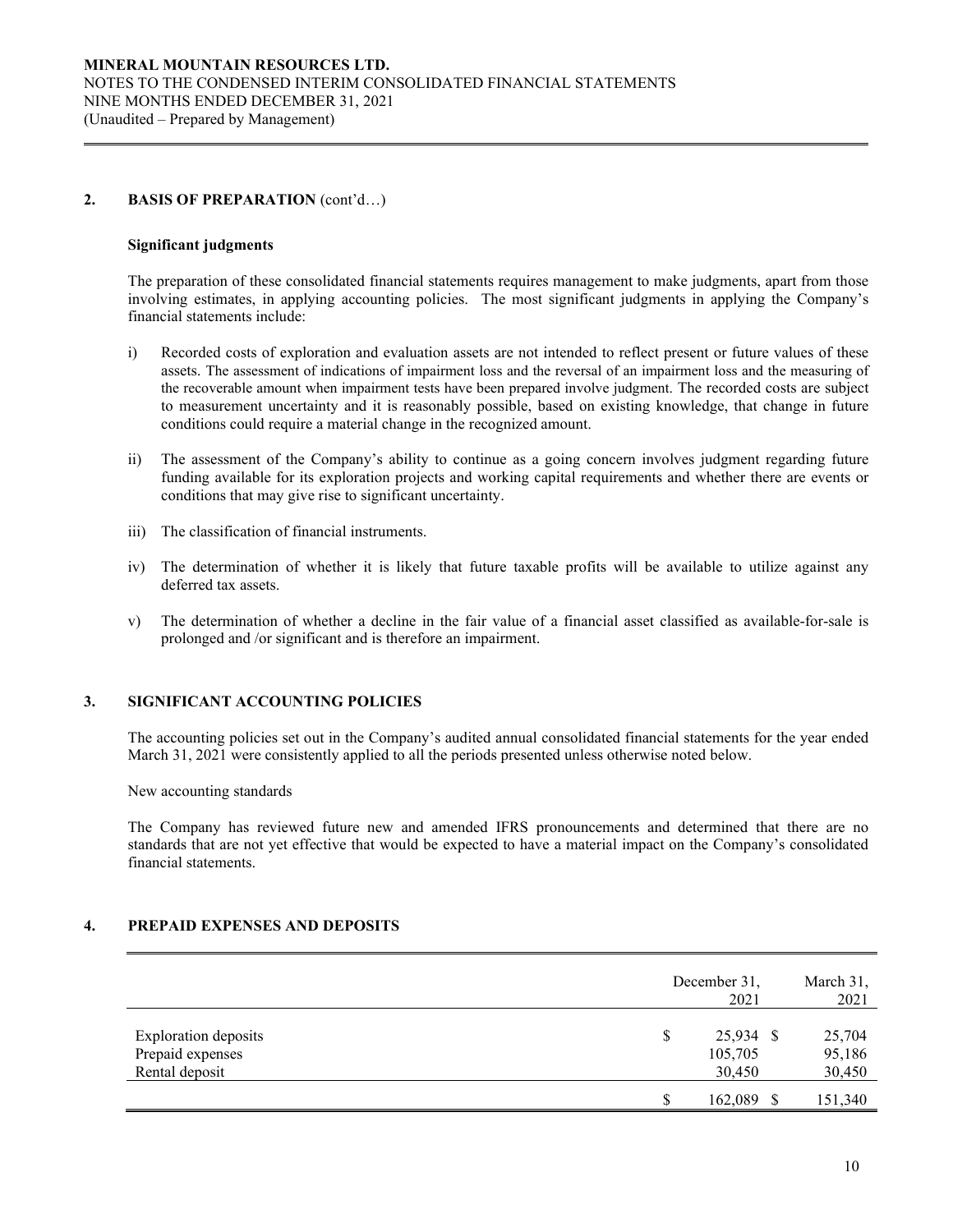### **5. RESTRICTED CASH**

The Company has provided corporate credit cards to its Chief Executive Officer with a credit limit totalling \$21,400 (\$15,000 in Canadian and \$5,000 in US) for the Company's expenses. As collateral for the credit cards, the Company has a one-year term deposit of \$17,250 earning average annual interest at the prime rate minus 2.27% and a one-year US term deposit of US\$5,750 earning annual interest of 0.2%. As at December 31, 2021, the credit cards had an outstanding balance of \$2,625 (March 31, 2021 - \$58) in total.

### **6. PROPERTY AND EQUIPMENT**

|                                                         |   | Right-of-use<br>asset |   | Computer<br>equipment    |     | Office<br>equipment | Field<br>equipment |   | Total   |
|---------------------------------------------------------|---|-----------------------|---|--------------------------|-----|---------------------|--------------------|---|---------|
| Cost<br>Balance as at March 31 and December<br>31, 2021 | S | 214,457               | S | 7,970                    | S   | 13.299              | \$<br>20,367       | S | 256,093 |
|                                                         |   |                       |   |                          |     |                     |                    |   |         |
| <b>Accumulated depreciation</b>                         |   |                       |   |                          |     |                     |                    |   |         |
| Balance as at March 31, 2021                            |   | 85,783                |   | 5,977                    |     | 7,780               | 12,616             |   | 112,156 |
| Depreciation for the period                             |   | 32.168                |   | 1.993                    |     | 1.995               | 1,528              |   | 37,684  |
| Balance as at December 31, 2021                         |   | 117.951               |   | 7.970                    |     | 9.775               | 14.144             |   | 149,840 |
|                                                         |   |                       |   |                          |     |                     |                    |   |         |
| Net value as at December 31, 2021                       | S | 96,506                | S | $\overline{\phantom{a}}$ | \$. | 3,524               | \$<br>6,223        | S | 106,253 |

|                                                                 | Right-of-use<br>asset |    | Computer<br>equipment    |    | Office<br>equipment | Field<br>equipment | Total         |
|-----------------------------------------------------------------|-----------------------|----|--------------------------|----|---------------------|--------------------|---------------|
| Cost                                                            |                       |    |                          |    |                     |                    |               |
| Balance as at March 31, 2020                                    | \$<br>96,702          | \$ | 7,970                    | \$ | 13,299              | \$<br>20,367       | \$<br>138,338 |
| Additions                                                       | 117,755               |    | $\overline{\phantom{0}}$ |    |                     |                    | 117,755       |
| Balance as at March 31, 2021                                    | 214,457               |    | 7,970                    |    | 13,299              | 20,367             | 256,093       |
| <b>Accumulated depreciation</b><br>Balance as at March 31, 2020 | 48,351                |    | 1,992                    |    | 5,121               | 10,579             | 66,043        |
|                                                                 |                       |    |                          |    |                     |                    |               |
| Depreciation for the year                                       | 37,432                |    | 3,985                    |    | 2,659               | 2,037              | 46,113        |
| Balance as at March 31, 2021                                    | 85,783                |    | 5,977                    |    | 7.780               | 12.616             | 112,156       |
| Net value as at March 31, 2021                                  | \$<br>128,674         | S  | 1,993                    | S  | 5,519               | \$<br>7,751        | \$<br>143,937 |

During the nine months ended December 31, 2021, the Company expensed \$36,156 (2020 - \$41,246) in depreciation to the statement of comprehensive loss and capitalized \$1,528 (2020 - \$1,528) to exploration and evaluation assets.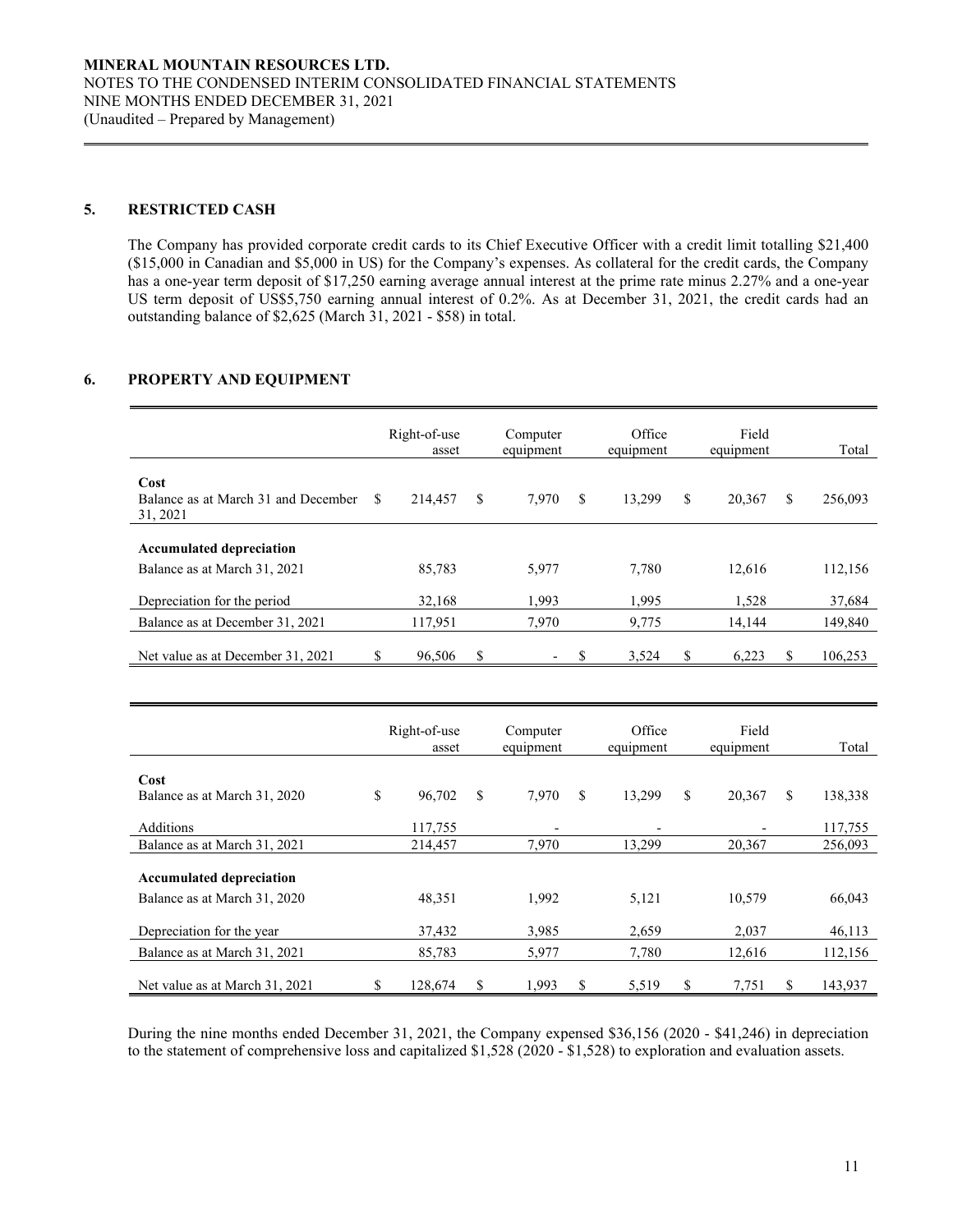### **MINERAL MOUNTAIN RESOURCES LTD.** NOTES TO THE CONDENSED INTERIM CONSOLIDATED FINANCIAL STATEMENTS NINE MONTHS ENDED DECEMBER 31, 2021 (Unaudited – Prepared by Management)

## **7. EXPLORATION AND EVALUATION ASSETS**

|                                           | March 31,<br>2020 |    | <b>Additions</b>         | March 31,<br>2021 |    | <b>Additions</b>         |   | December 31,<br>2021 |
|-------------------------------------------|-------------------|----|--------------------------|-------------------|----|--------------------------|---|----------------------|
| <b>Standby Gold Project, South Dakota</b> |                   |    |                          |                   |    |                          |   |                      |
| Acquisition costs                         |                   |    |                          |                   |    |                          |   |                      |
| \$<br>Option payments                     | 2,150,850         | \$ | $\overline{\phantom{a}}$ | \$<br>2,150,850   | \$ | $\overline{\phantom{a}}$ | S | 2,150,850            |
| Staking and other property costs          | 1,212,511         |    | 118,767                  | 1,331,278         |    | 117,535                  |   | 1,448,813            |
|                                           | 3,363,361         |    | 118,767                  | 3,482,128         |    | 117,535                  |   | 3,599,663            |
| <b>Exploration costs</b>                  |                   |    |                          |                   |    |                          |   |                      |
| Assays                                    | 130,567           |    | 2,093                    | 132,660           |    | 64,008                   |   | 196,668              |
| Drilling                                  | 3,388,602         |    | $\overline{\phantom{a}}$ | 3,388,602         |    | 30,008                   |   | 3,418,610            |
| Equipment rental                          | 101,067           |    | 15,267                   | 116,334           |    | 8,107                    |   | 124,441              |
| Field work                                | 180,100           |    | 19,655                   | 199,755           |    | 2,710                    |   | 202,465              |
| Geological consulting                     | 1,287,506         |    | 119,237                  | 1,406,743         |    | 72,806                   |   | 1,479,549            |
| Geophysical survey                        | 359,604           |    | 86,750                   | 446,354           |    | 900                      |   | 447,254              |
| Miscellaneous                             | 361,755           |    | 184,793                  | 546,548           |    | 25,434                   |   | 571,982              |
| State and local taxes                     | 173,372           |    | 7,114                    | 180,486           |    | 39,192                   |   | 219,678              |
| Travel                                    | 162,827           |    | 10,510                   | 173,337           |    |                          |   | 173,337              |
|                                           | 6,145,400         |    | 445,419                  | 6,590,819         |    | 243,165                  |   | 6,833,984            |
| \$                                        | 9,508,761         | S. | 564,186                  | \$10,072,947      | S. | 360,700                  |   | \$10,433,647         |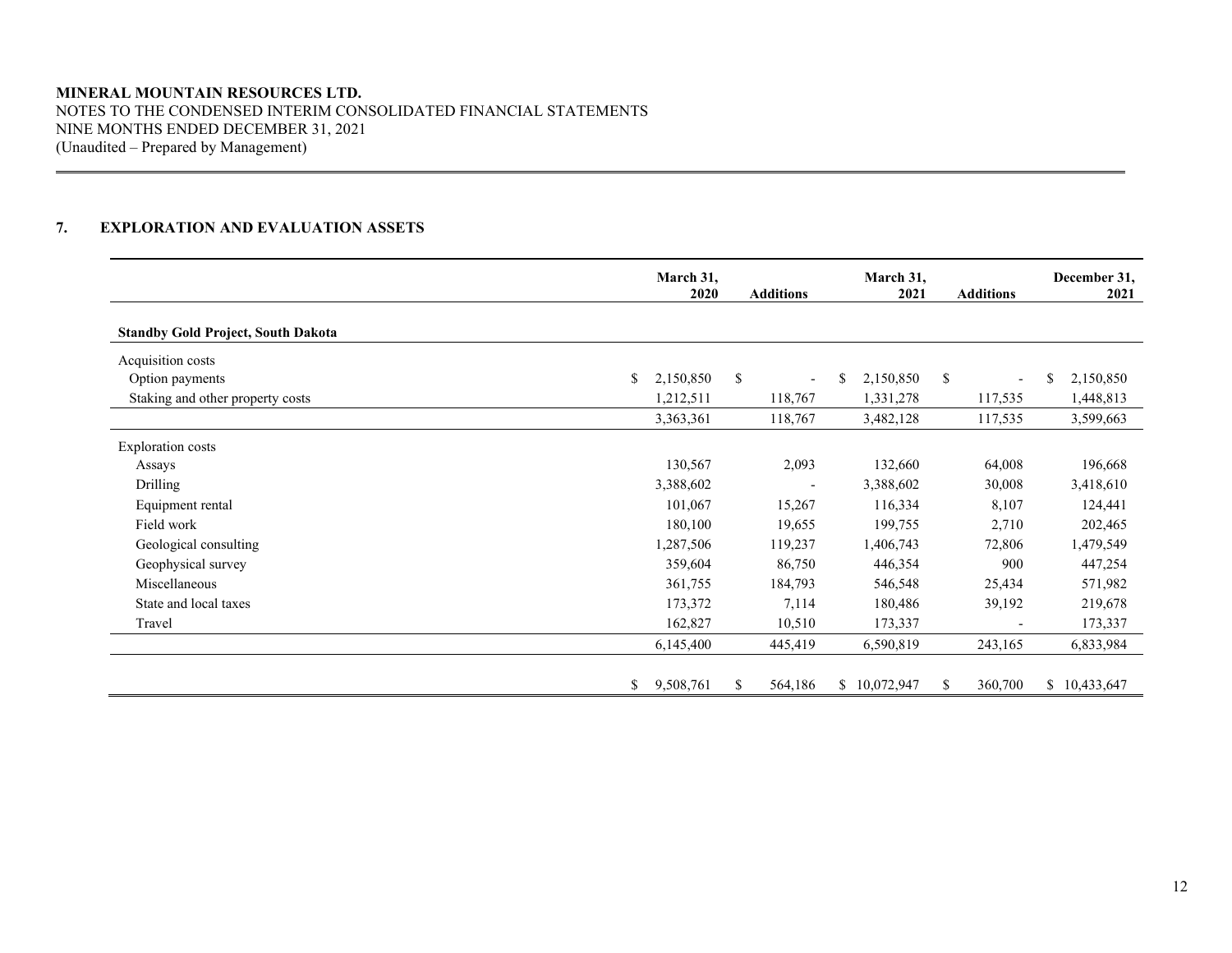### **7. EXPLORATION AND EVALUATION ASSETS** (cont'd…)

### **Standby Gold Project, South Dakota**

The Company's Standby Gold project is located in the Rochford Mining District of the Black Hills, South Dakota. The Standby project includes the following properties:

### Rochford Claims

During the year ended March 31, 2013, the Company staked 289 unpatented mineral claims ("Rochford Claims") situated in the Rochford Mining District of the Black Hills, South Dakota, at a cost of \$191,390.

During the year ended March 31, 2017, the Company staked an additional 150 unpatented federal lode mining claims for approximately \$81,400.

### BHB Claims

On March 7, 2016, the Company and its wholly-owned US subsidiary entered into a purchase and sale agreement ("BHB Agreement") with four individuals (collectively the "Owners") to purchase a 100% interest in 19 unpatented lode mineral claims ("BHB Claims") located in the Rochford Mining District and the historical database pertaining to the BHB Claims in consideration of 4,000,000 shares of the Company (issued during the year ended March 31, 2017 with a fair value of \$1,500,000).

In addition, the Company agreed to grant the Owners a collective 2% net smelter returns royalty ("NSR") on the BHB Claims, a collective 1% NSR on the Company's Rochford Claims and a collective 1.5% NSR on claims falling within the area of mutual interest ("Area of Interest Claims Royalty"). The Area of Interest Claims Royalty will only be granted if the acquired property or properties are not already burdened with a royalty.

### Standby Property

On September 2, 2016, the Company and its wholly-owned US subsidiary entered into an option agreement to acquire a 100% interest in the 9 patented lode mineral claims located in the Rochford Mining District. Pursuant to the option agreement, the Company made cash payments of US\$500,000 to the optionor and earned a 100% interest in the Standby Property.

In addition, the Company agreed to grant the optionor a 2% NSR and the Company has the option to purchase up to one-half of the NSR (1% NSR) at the price of US\$1,500,000 for 1% NSR or a proportionate amount if the Company purchases less than 1% of the NSR.

On September 23, 2016, the Company purchased a digital database relating to the Standby property in consideration of US\$75,000 (paid) and 500,000 common shares of the Company (issued).

### **Straw Lake Property, Ontario**

The Company holds a 100% interest in certain mineral claims in the Kenora Mining District in northwestern Ontario, previously known as the Straw Lake project. On June 3, 2021, the Company entered into an agreement to sell its interest in the Straw Lake claims for a total of \$200,000, receivable in four equal installments over a three year period. The Company received the first instalment of \$50,000 upon the signing of the agreement.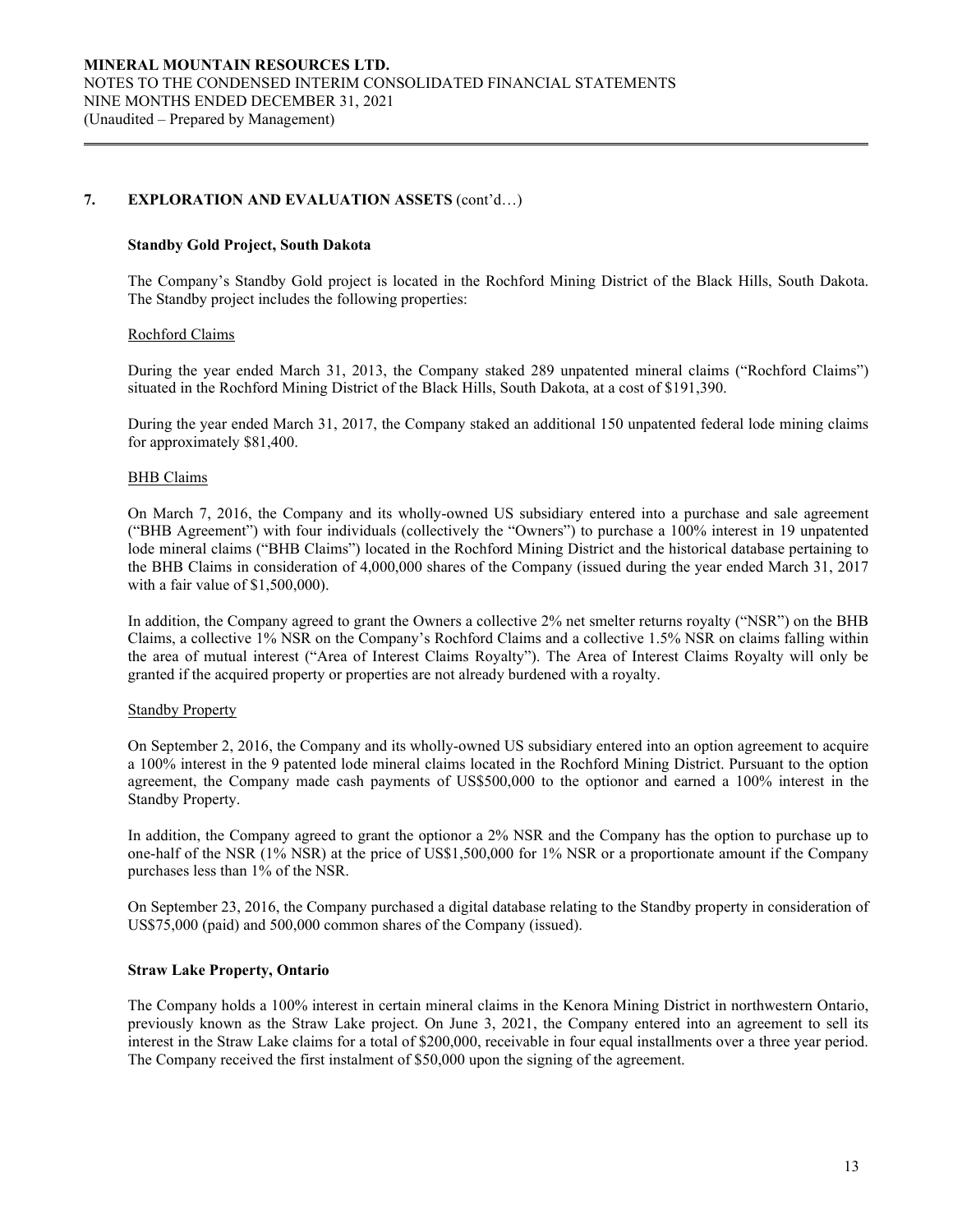### **8. TRADE AND OTHER PAYABLES**

|                                    | December 31,<br>2021      | March 31,<br>2021 |
|------------------------------------|---------------------------|-------------------|
| Trade payables<br>Accrued expenses | 606,513 \$<br>\$<br>1,800 | 445,616<br>19,000 |
|                                    | 608,313 \$<br>S           | 464,616           |

Trade payables of the Company are principally comprised of amounts outstanding for trade purchases relating to exploration activities and accrued expenses for operating activities. The usual credit period taken for trade purchases is between 30 to 90 days.

### **9. LEASE LIABILITY**

A continuity of the Company's lease liability is as follows:

| Balance as at March 31, 2020                              | \$ | 51,234    |
|-----------------------------------------------------------|----|-----------|
| Interest accrued                                          |    | 5,758     |
| Additional lease liability recognized due to modification |    | 117,755   |
| Lease payment paid during the year                        |    | (54, 625) |
| Balance as at March 31, 2021                              | S  | 120,122   |
| Interest accrued                                          |    | 10,282    |
| Lease payment paid during the period                      |    | (31, 864) |
| Balance as at December 31, 2021                           |    | 98,540    |
| Current liability                                         | S  | 42,528    |
| Long-term liability                                       |    | 56,012    |

The Company discounted remaining lease payments using its incremental borrowing rate, which was a weightedaverage rate of 12%. The Company's share of operating costs for the nine months ended December 31, 2021 were \$28,576 (2020 - \$35,909) which are variable and were therefore expensed in net loss.

The Company has entered into an office lease agreement for its office premises for a term ending March 31, 2024. The undiscounted future lease payments are as follows:

| 2022 |   | 13,656  |
|------|---|---------|
| 2023 |   | 45,521  |
| 2024 |   | 54.625  |
|      | S | 113,802 |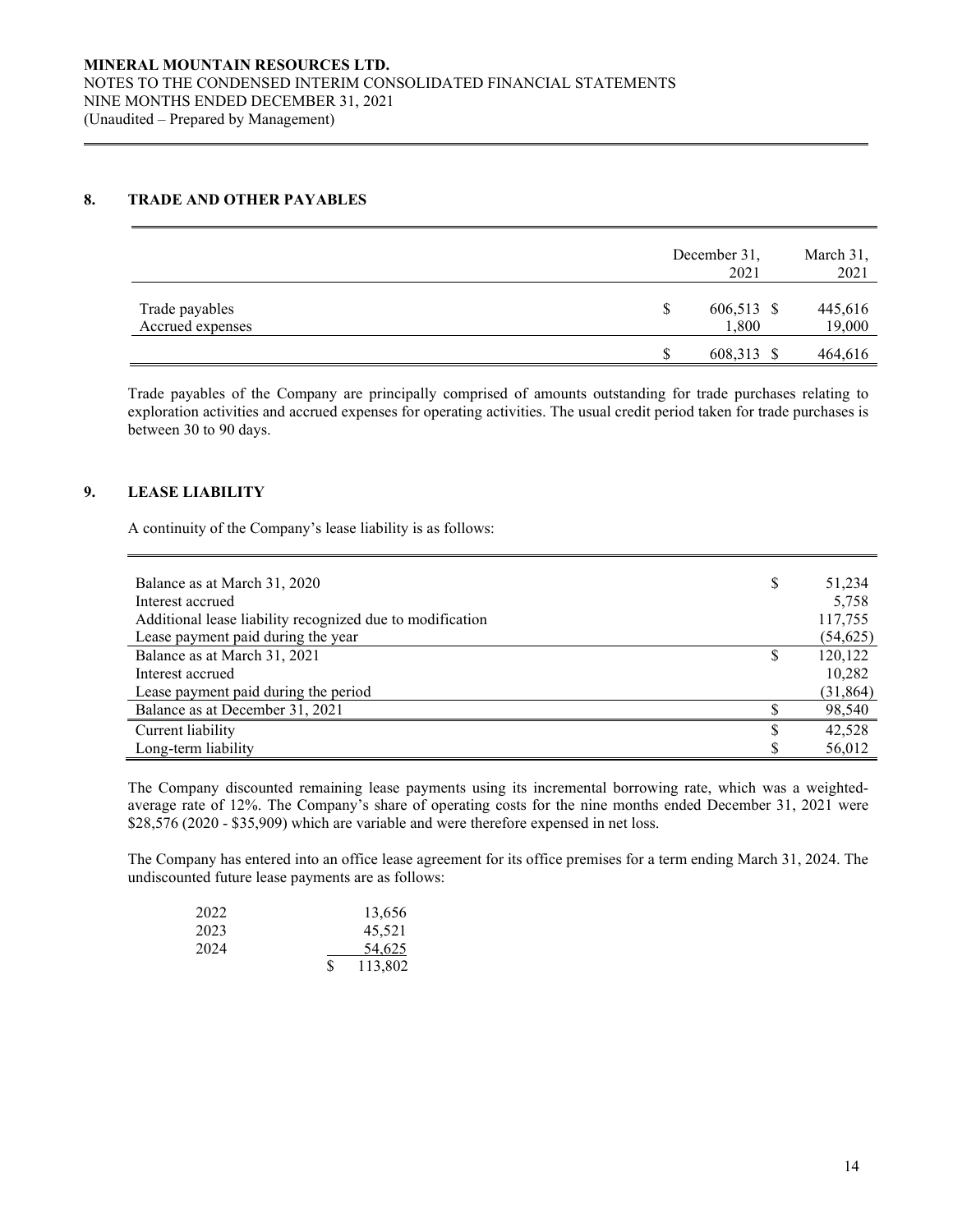### **10. RELATED PARTY TRANSACTIONS**

Key management personnel include directors (executive and non-executive) and senior officers of the Company. The compensation paid or payable to key management personnel during the nine month periods ended December 31 is as follows:

|                      |    | 2021       | 2020    |
|----------------------|----|------------|---------|
| Management fees      | \$ | 245,500 \$ | 243,000 |
| Professional fees    |    | 45,985     | 45,710  |
| Share-based payments |    | 100,434    | 18,291  |
| Total                | S  | 391,919    | 307,001 |
|                      |    |            |         |

The Company entered into the following transactions relating to key management personnel and entities over which they have control or significant influence during the nine month periods ended December 31, 2021:

a) Incurred management fees of \$90,000 (2020 - \$90,000) to a company controlled by the President of the Company.

- b) Incurred management fees of \$45,000 (2020 \$45,000) to a company controlled by a director of the Company.
- c) Incurred management fees of \$63,000 (2020 \$63,000) to a director of the Company.
- d) Incurred management fees of \$2,500 (2020 \$nil) to the Chief Financial Officer of the Company
- e) Incurred professional fees of \$nil (2020 \$10,985) to a company which a director of the Company is an officer.
- f) Incurred professional fees of \$32,355 (2020 \$34,725) and management of \$45,000 (2020 \$45,000) to a company controlled by the former Chief Financial Officer of the Company.
- g) Incurred professional fees of \$13,630 (2020 \$nil) and other fees of \$945 (2020 \$nil) to a company with the Secretary in common with the Company.

The Company has entered into four consulting agreements with a director and three companies controlled separately by two directors and an officer of the Company for management and corporate consulting services for a total monthly fee of \$22,000 plus applicable taxes. These agreements are for a one year term and continue thereafter on a month to month basis and may be terminated with a six month notice or a termination payment equal to six months' remuneration.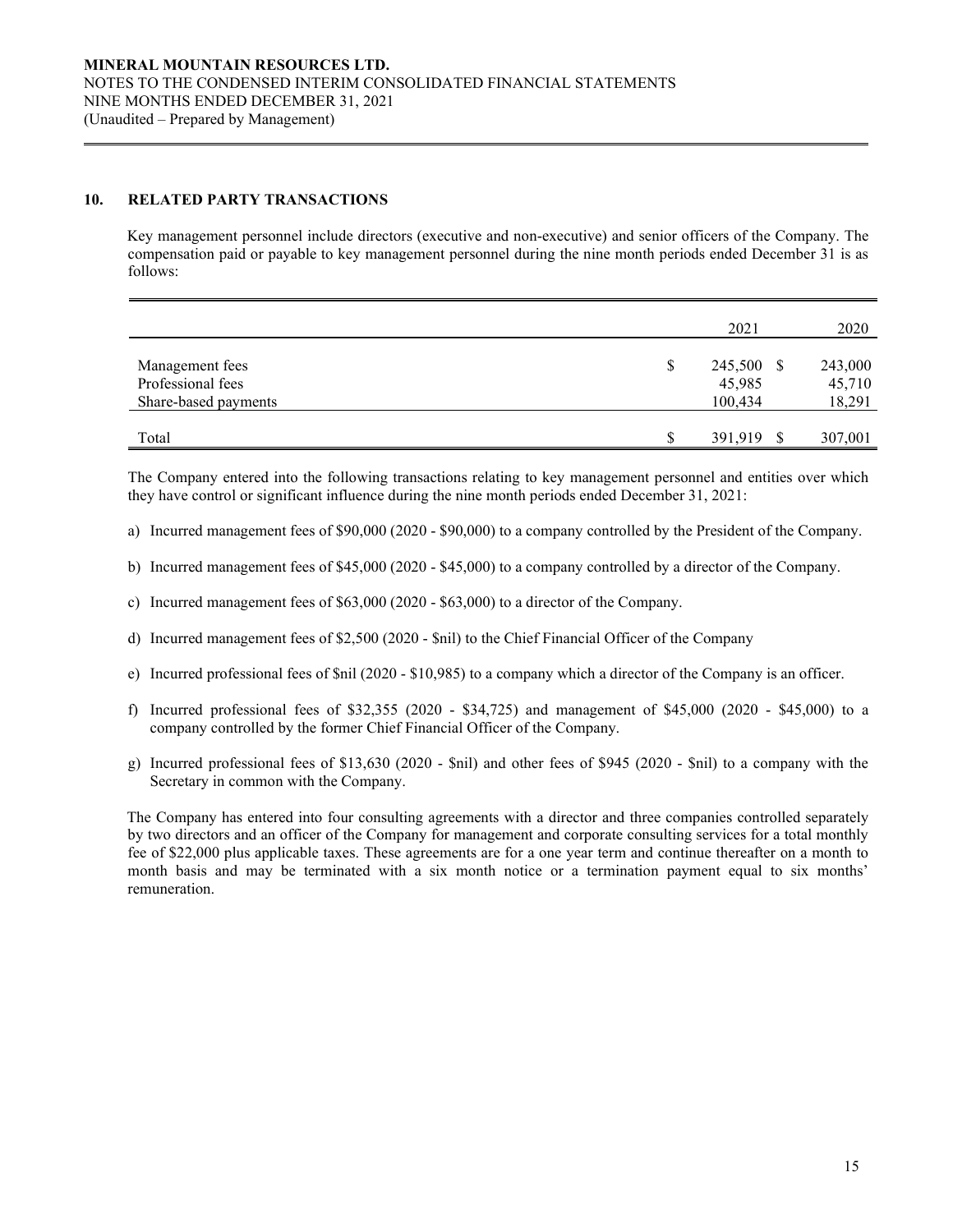### **11. SHARE CAPITAL**

### **Authorized share capital**

The Company has authorized an unlimited number of common shares with no par value.

#### **Issued share capital**

At December 31, 2021, the Company had 103,541,709 common shares outstanding (March 31, 2021 - 102,208,369).

#### **Share issuance**

During the nine months ended December 31, 2021, the Company completed a non-brokered private placement of 1,333,340 units at a price of \$0.15 per unit for gross proceeds of \$200,001. Each unit is comprised of one common share and one share purchase warrant; each warrant entitles the holder to acquire one additional common share for a period of 12 months at an exercise price of \$0.30. No value was allocated to the warrants based on the residual method. The Company also incurred filing expenses of \$1,751 in connection with the private placement.

During the year ended March 31, 2021, the Company:

- a) Completed a non-brokered private placement of 2,916,667 units at a price of \$0.30 per unit for gross proceeds of \$875,000. Each unit is comprised of one common share and one share purchase warrant; each warrant entitles the holder to acquire one additional common share for a period of 12 months at an exercise price of \$0.40. No value was allocated to the warrants based on the residual method. The Company paid \$59,150 as finders' fees. The Company also incurred filing and other expenses of \$5,375 in connection with the private placement.
- b) Issued 375,000 common shares at \$0.175 per share upon the exercise of stock options for proceeds of \$65,625. Accordingly, \$50,250 was transferred from share-based payments reserve to share capital.
- c) Issued 5,957,699 common shares at \$0.25 per share upon the exercise of warrants for proceeds of \$1,489,425.

### **Basic and diluted loss per share**

The calculation of basic and diluted loss per share for the nine months ended December 31, 2021 was based on the loss attributable to common shareholders of \$630,638 (2020 - \$656,540) and a weighted average number of common shares outstanding of 102,902,946 (2020 - 96,822,382).

At December 31, 2021, 6,675,000 stock options (2020 - 6,125,000) and 6,663,940 warrants (2020 - 9,302,180) were excluded from the diluted weighted average number of common shares calculation as their effect would have been anti-dilutive.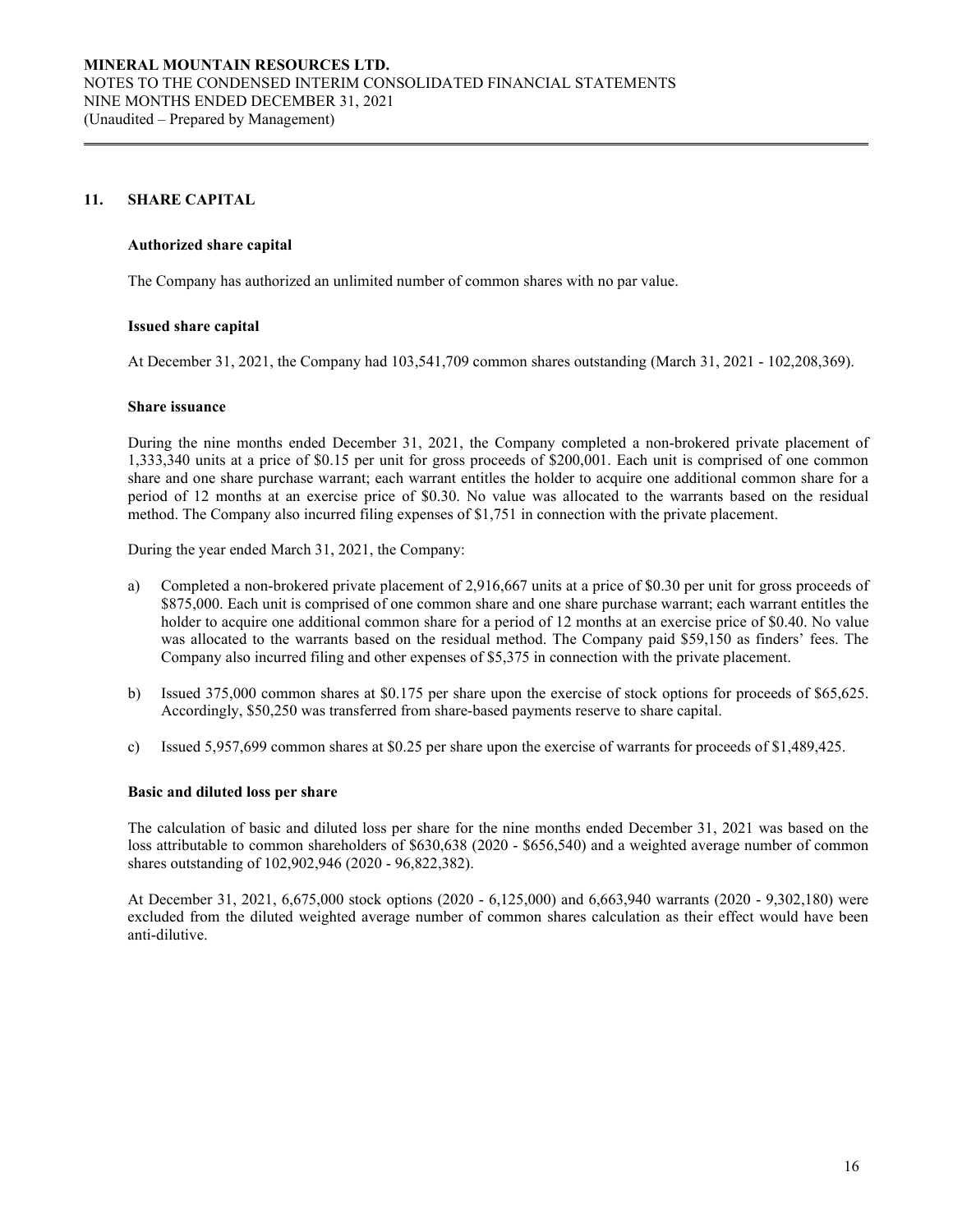### **12. SHARE-BASED PAYMENTS**

#### **Stock options**

The Company has adopted an incentive rolling stock option plan (the "Plan") under which it is authorized to grant options to directors, officers, employees and consultants enabling them to acquire up to a maximum of 10% of the issued and outstanding common shares of the Company. The options can be granted for a maximum term of 5 years and vest as determined by the board of directors. Options granted to employees or consultants performing investor relations will vest in stages over 12 months with no more than one quarter of the options vesting in any three month period. The exercise price of options granted under the Plan shall not be less than the closing price of the Company's shares on the trading day immediately preceding the date of grant, less the discount permitted under the TSX-V's policies.

Stock option transactions are summarized as follows:

|                                                                      | Number<br>of Options                             |    | Weighted<br>Average<br>Exercise<br>Price |
|----------------------------------------------------------------------|--------------------------------------------------|----|------------------------------------------|
| Balance, March 31, 2020<br>Granted<br>Exercised<br>Cancelled/expired | 6,200,000<br>2,275,000<br>(375,000)<br>(675,000) | -S | 0.26<br>0.25<br>0.18<br>0.32             |
| Balance, March 31, 2021<br>Cancelled/expired                         | 7,425,000<br>(750,000)                           | -S | 0.25<br>0.25                             |
| Balance, December 31, 2021                                           | 6,675,000                                        | S  | 0.25                                     |
| Exercisable at December 31, 2021                                     | 6,675,500                                        | S  | 0.25                                     |
| Weighted average fair value of options granted during the period     | \$<br>nil                                        |    | $(2020 - $ nil)$                         |

The options outstanding at December 31, 2021 have exercise prices in the range of \$0.15 to \$0.455 and a weighted average remaining contractual life of 2.46 years.

For the nine months ended December 31, 2021, the Company recognized share based payment expense of \$117,173 (2020 - \$50,921) for the portion of stock options that vested during the period.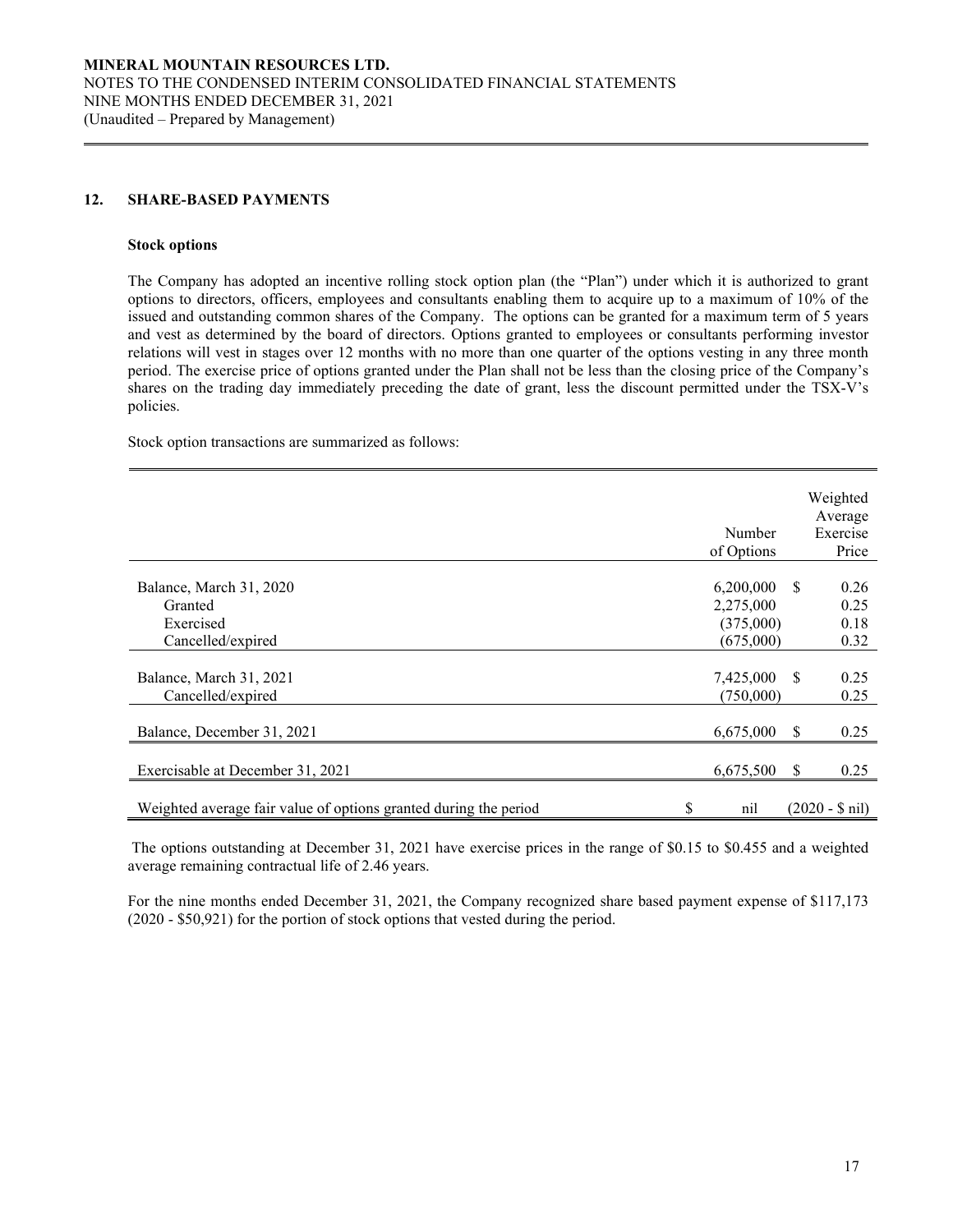### **12. SHARE-BASED PAYMENTS** (Cont'd…)

### **Stock options** (Cont'd…)

As at December 31, 2021 the following stock options were outstanding:

| Number<br>of Options                                             | <b>Exercise Price</b>                                                             | <b>Expiry Date</b>                                                                                              |  |
|------------------------------------------------------------------|-----------------------------------------------------------------------------------|-----------------------------------------------------------------------------------------------------------------|--|
| 650,000<br>1,275,000<br>150,000<br>300,000<br>325,000<br>250,000 | S<br>0.175<br>\$<br>0.35<br>\$<br>0.39<br>\$<br>0.395<br>\$<br>0.25<br>\$<br>0.15 | October 7, 2022<br>January 8, 2023<br>January 18, 2023<br>January 20, 2023<br>January 21, 2024<br>April 9, 2024 |  |
| 1,575,000<br>200,000<br>1,950,000<br>6,675,000                   | \$<br>0.175<br>\$<br>0.40<br>\$<br>0.25                                           | October 7, 2024<br>January 3, 2025<br>January 21, 2026                                                          |  |

### **Warrants**

Warrants are issued as private placement incentives. Value was allocated to the warrants issued with private placement units based on the residual method. Agents' warrants are measured at fair value on the date of the grant as determined using the Black-Scholes option pricing model.

Warrant transactions are summarized as follows:

|                            | Number<br>of Warrants | Weighted<br>Average<br>Exercise<br>Price |
|----------------------------|-----------------------|------------------------------------------|
|                            |                       |                                          |
| Balance, March 31, 2020    | 33,797,879 \$         | 0.38                                     |
| Warrants granted           | 2,916,667             | 0.40                                     |
| Warrants exercised         | (5,957,699)           | 0.25                                     |
| Agents' warrants expired   | (258, 412)            | 0.40                                     |
| Warrants expired           | (22, 251, 168)        | 0.41                                     |
|                            |                       |                                          |
| Balance, March 31, 2021    | 8,247,267<br>-S       | 0.40                                     |
| Warrants granted           | 1,333,340             | 0.30                                     |
| Warrants expired           | (2,916,667)           | 0.40                                     |
|                            |                       |                                          |
| Balance, December 31, 2021 | 6,663,940<br>S        | 0.38                                     |

The warrants outstanding at December 31, 2021 have exercise prices in the range of \$0.30 to \$0.40 and a weighted average remaining contractual life of 0.48 year.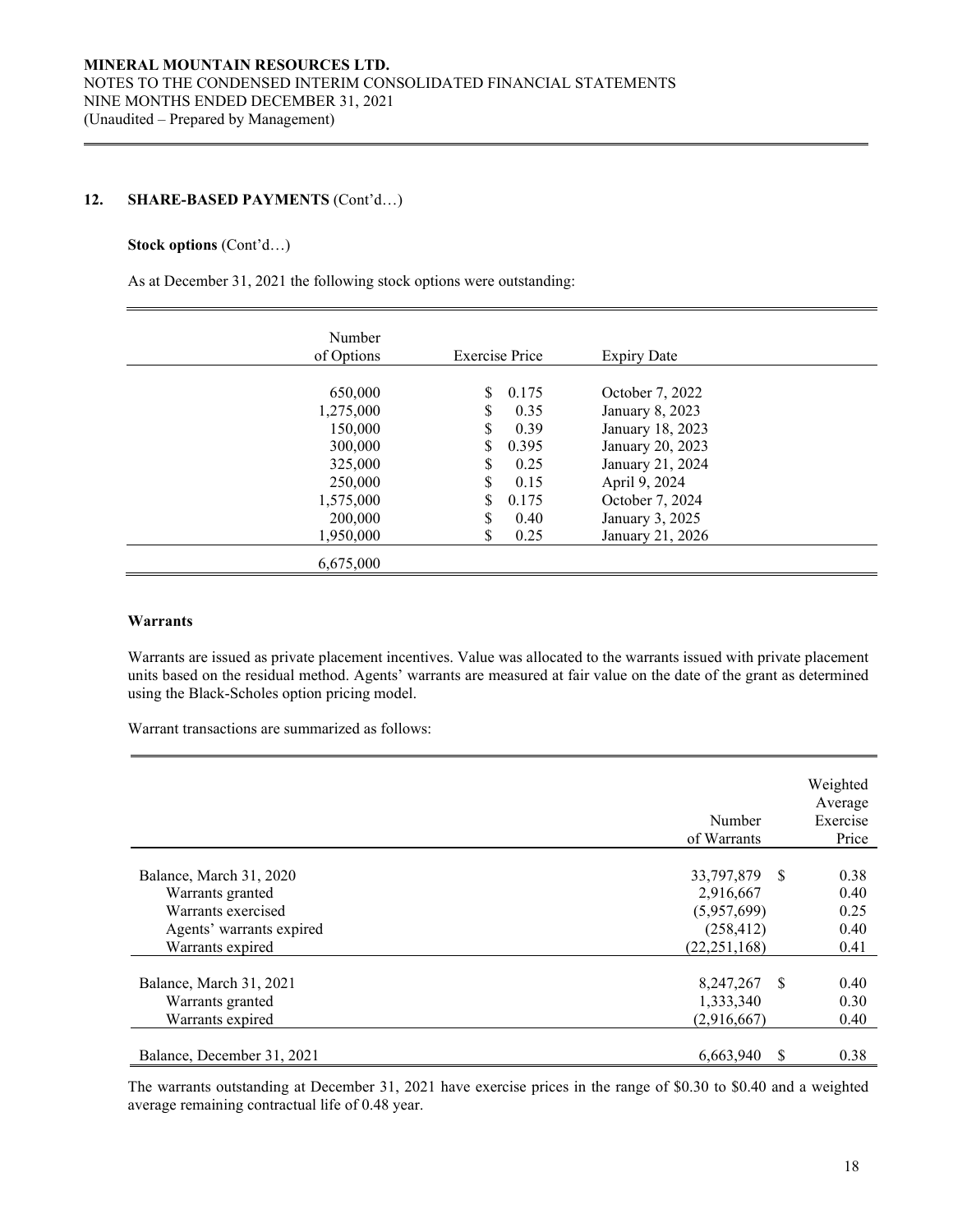### **12. SHARE-BASED PAYMENTS** (Cont'd…)

### **Warrants** (Cont'd…)

As at December 31, 2021, the following warrants were outstanding:

| Number<br>of Warrants  | <b>Exercise Price</b> | Expiry Date                            |  |
|------------------------|-----------------------|----------------------------------------|--|
| 5,330,600<br>1,333,340 | 0.40<br>0.30          | December 5, 2021<br>September 10, 2022 |  |
| 6,663,940              |                       |                                        |  |

### **13. SUPPLEMENTAL CASH FLOW INFORMATION**

Significant non-cash investing and financing transactions during the nine month period ended December 31, 2021 included:

- (a) The Company allocated depreciation of equipment of \$1,528 to exploration and evaluation assets.
- (b) Included in trade and other payables are \$524,041 related to exploration and evaluation assets.

Significant non-cash investing and financing transactions during the nine month period ended December 31, 2020 included:

- (a) The Company allocated depreciation of equipment of \$1,528 to exploration and evaluation assets.
- (b) Included in trade and other payables are \$426,068 related to exploration and evaluation assets.

### **14. CAPITAL MANAGEMENT**

The Company's objective when managing capital is to safeguard the Company's ability to continue as a going concern, pursue exploration of its mineral property interest and to maintain a flexible capital structure for the benefits of its stakeholders. In the management of capital, the Company includes components of shareholders' equity in the definition of capital.

The Company manages the capital structure and makes adjustments to it in light of changes in economic conditions and the risk characteristic of the underlying assets. To maintain or adjust the capital structure, the Company may attempt to issue common shares or dispose of assets.

Management reviews the capital structure on a regular basis to ensure that the Company's capital management objectives are achieved. There was no change in the Company's approach to capital management from the prior year. The Company's capital is not subject to any external restrictions.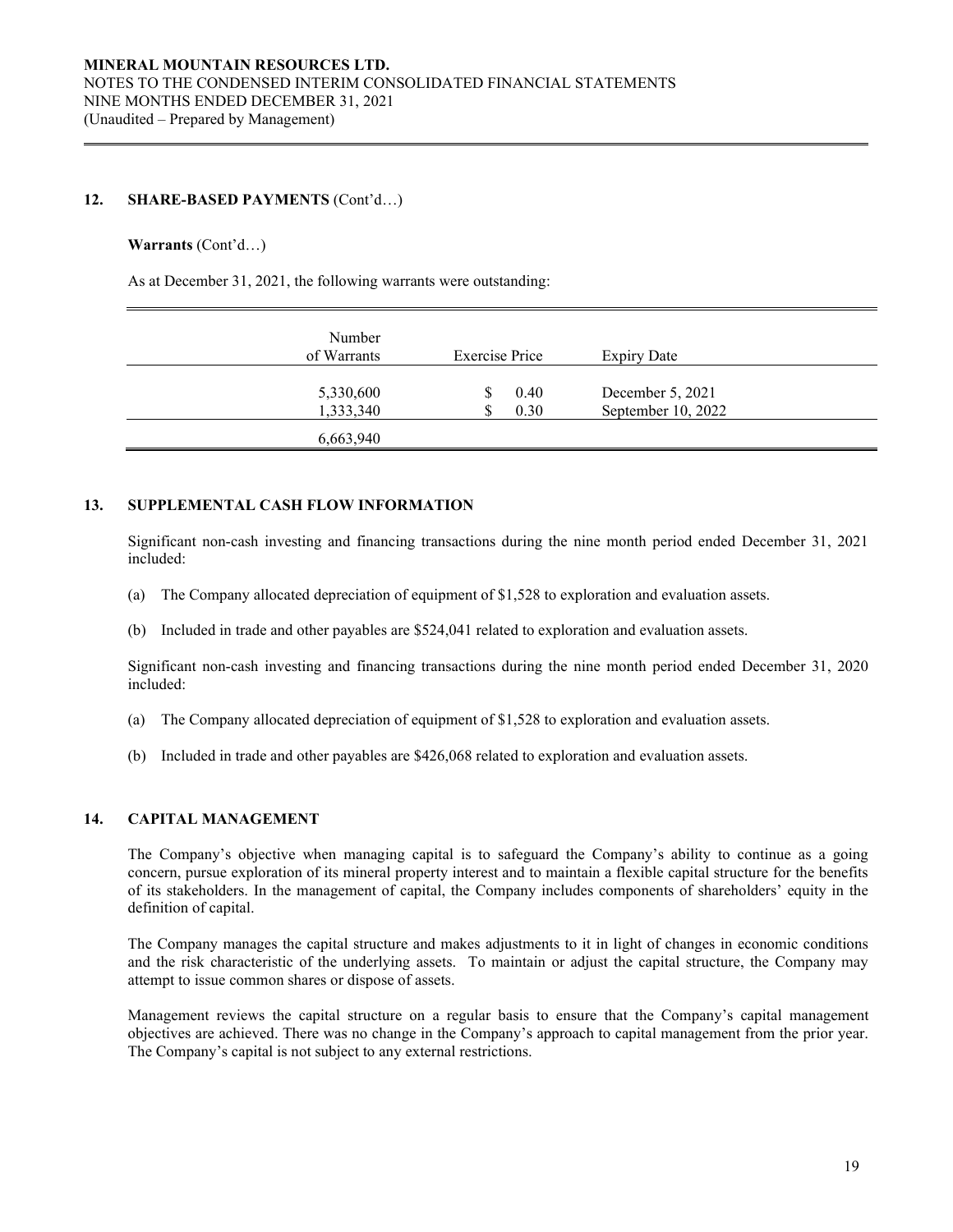### **15. FINANCIAL INSTRUMENTS**

The Company classified its financial instruments as follows: cash and restricted cash classified as subsequently measured at amortized cost; trade and other payables as subsequently measured at amortized cost financial liabilities. The carrying amount of financial assets and liabilities carried at amortized cost is a reasonable approximation of fair value due to the relatively short period to maturity of these financial instruments.

### **Financial risk management**

The Company's financial risks arising from its financial instruments are credit risk, liquidity risk, interest rate risk and foreign exchange rate risk. The Company's exposures to these risks and the policies on how to mitigate these risks are set out below. Management manages and monitors these exposures to ensure appropriate measures are implemented on a timely and effective manner.

### *Credit risk*

Credit risk is the risk of potential loss to the Company if the counter party to a financial instrument fails to meet its contractual obligations. The credit risk of the Company is associated with cash and restricted cash. The credit risk with respect to its cash and restricted cash is minimal as they are held with high-credit quality financial institutions. Management does not expect these counterparties to fail to meet their obligations.

### *Liquidity risk*

Liquidity risk is the risk that the Company will not meet its obligations associated with its financial liabilities as they fall due. The Company performs cash flow forecasting for each fiscal year to ensure there is sufficient cash available to fund its projects and operations. As at December 31, 2021, the Company had a cash balance of \$30,048 and current liabilities of \$737,987. The Company's financial liabilities include trade and other payables which have contractual maturities of 30 days or are due on demand.

At present, the Company's operations do not generate cash flow. The Company's primary source of funding has been the issuance of equity securities through private placements and the exercise of stock options and warrants as well as loans from related parties. The Company announced a \$5 million USD private placement in November 2021 and anticipates closing this financing in first/second quarter 2022.

### *Interest rate risk*

Interest risk is the risk that fair value or future cash flows of a financial instrument will fluctuate because of changes in the market interest rates. The Company is exposed to interest rate risk to the extent that the cash maintained at the financial institutions. The interest rate risks on cash and restricted cash are not considered significant due to their short-term nature and maturity.

### *Foreign exchange rate risk*

Foreign exchange risk is the risk that fair value or future cash flows of a financial instrument will fluctuate because of changes in foreign exchange rates. The Company's functional currency is the Canadian dollar and major purchases are transacted in Canadian dollars. The Company funds certain operations, exploration and administrative expenses in the United States by using US dollars converted from its Canadian bank accounts. At December 31, 2021, the Company had financial assets of \$11,661 and financial liabilities of \$520,126 denominated in United States dollars. A 10% strengthening of the US dollar would affect net loss by approximately \$51,000. The Company does not hedge its foreign exchange risk.